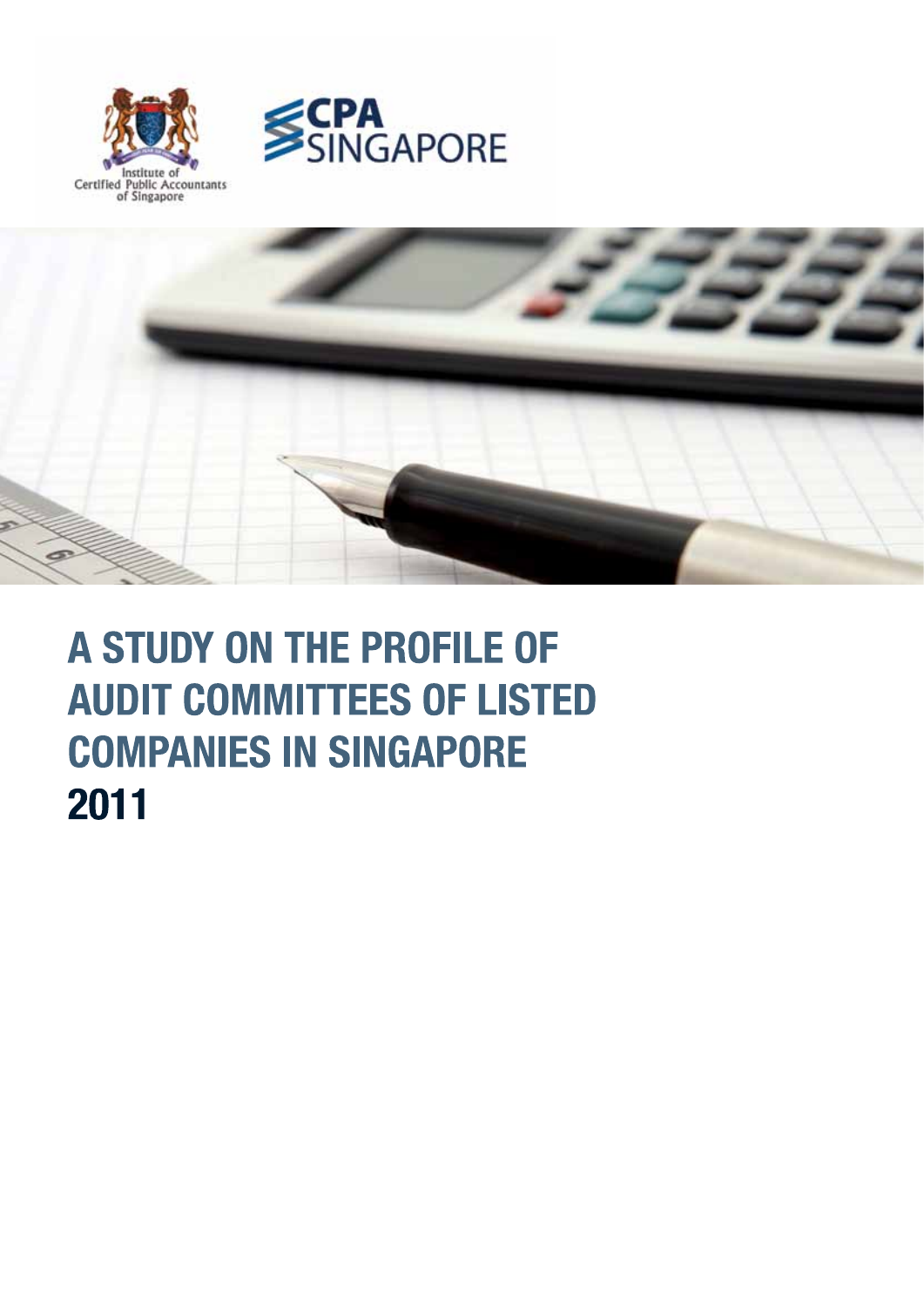## **A STUDY ON THE PROFILE OF AUDIT COMMITTEES OF LISTED COMPANIES IN SINGAPORE 2011 WAS COMMISSIONED BY THE CORPORATE GOVERNANCE COMMITTEE OF THE INSTITUTE OF CERTIFIED PUBLIC ACCOUNTANTS OF SINGAPORE**

Initiated by the Corporate Governance Committee of the Institute of Certified Public Accountants of Singapore (ICPAS), this research project aims to provide an understanding of the compliance of Audit Committees (ACs) of Singapore listed companies with respect to the requirements under the Singapore Companies Act and the Code of Corporate Governance, as well as present a general description of the state of the ACs of listed companies in Singapore.

The Corporate Governance Committee and the Council of ICPAS provided appropriate input and advice on the research findings.

### **About the Institute of Certified Public Accountants of Singapore**

Established in 1963, Institute of Certified Public Accountants of Singapore (ICPAS) is the national accountancy body that develops, supports and enhances the integrity, status and interests of the profession.

The Certified Public Accountant Singapore (CPA Singapore) is a professional in accountancy, finance and business who has the relevant work experience in addition to a recognised accountancy qualification. CPAs Singapore serve every corner of the world in every industry. Many of them helm some of the most prominent local and international corporations.

ICPAS accords the CPA Singapore designation. Working closely alongside businesses, ICPAS connects its membership to an unmatched range of information resources, events, professional development and networking opportunities. Presently, there are more than 24,000 members making their strides in businesses across all industries in Singapore and around the world.

ICPAS' international outlook and connections are reflected in its membership of regional and international professional organisations like the ASEAN Federation of Accountants (AFA), the Asia-Oceania Tax Consultants' Association (AOTCA), the International Federation of Accountants (IFAC) and the International Innovation Network (IIN).

For more information, please visit www.icpas.org.sg

### **About the Corporate Governance Committee of ICPAS**

The Corporate Governance Committee is a strong advocate for best corporate governance practices. It achieves its objective by taking a proactive role in the development, implementation and promotion of sound corporate governance by drawing on the wealth of knowledge by its engagement with auditors, accountants, consultants and business people working in different fields of expertise.

Its terms of reference include reviewing matters relating to corporate governance, conducting relevant research and consultation on corporate governance in a proactive manner, drafting of consultation papers, legislative and regulatory proposals, and guidelines to members in the form of study reports, proposing changes to the Listing Rules, the Code of Corporate Governance and other related laws and regulations as appropriate, and exchanging views with government regulatory bodies, professional bodies and relevant organisations on matters relating to corporate governance.

The Corporate Governance Committee 2011/2012 consists of:

| Mr R. Dhinakaran (Chairman)    | Jay Gee Enterprises Pte Ltd                |
|--------------------------------|--------------------------------------------|
| <b>Mr Bill Bowman</b>          | Infineon Technologies Asia Pacific Pte Ltd |
| A/Prof Ho Yew Kee              | The National University of Singapore       |
| <b>Mr Rohan Kamis</b>          | Rohan Mah & Partners                       |
| A/Prof Lee Kin Wai             | Nanyang Technological University           |
| <b>Mr Steven Phan Swee Kim</b> | Ernst & Young LLP                          |

All our rights reserved. No part of this publication may be reproduced, stored in a retrieval system or transmitted, in electronic, mechanical, photocopying, recording or otherwise, without the prior written permission from the Institute of Certified Public Accountants of Singapore. © Institute of Certified Public Accountants of Singapore 2011.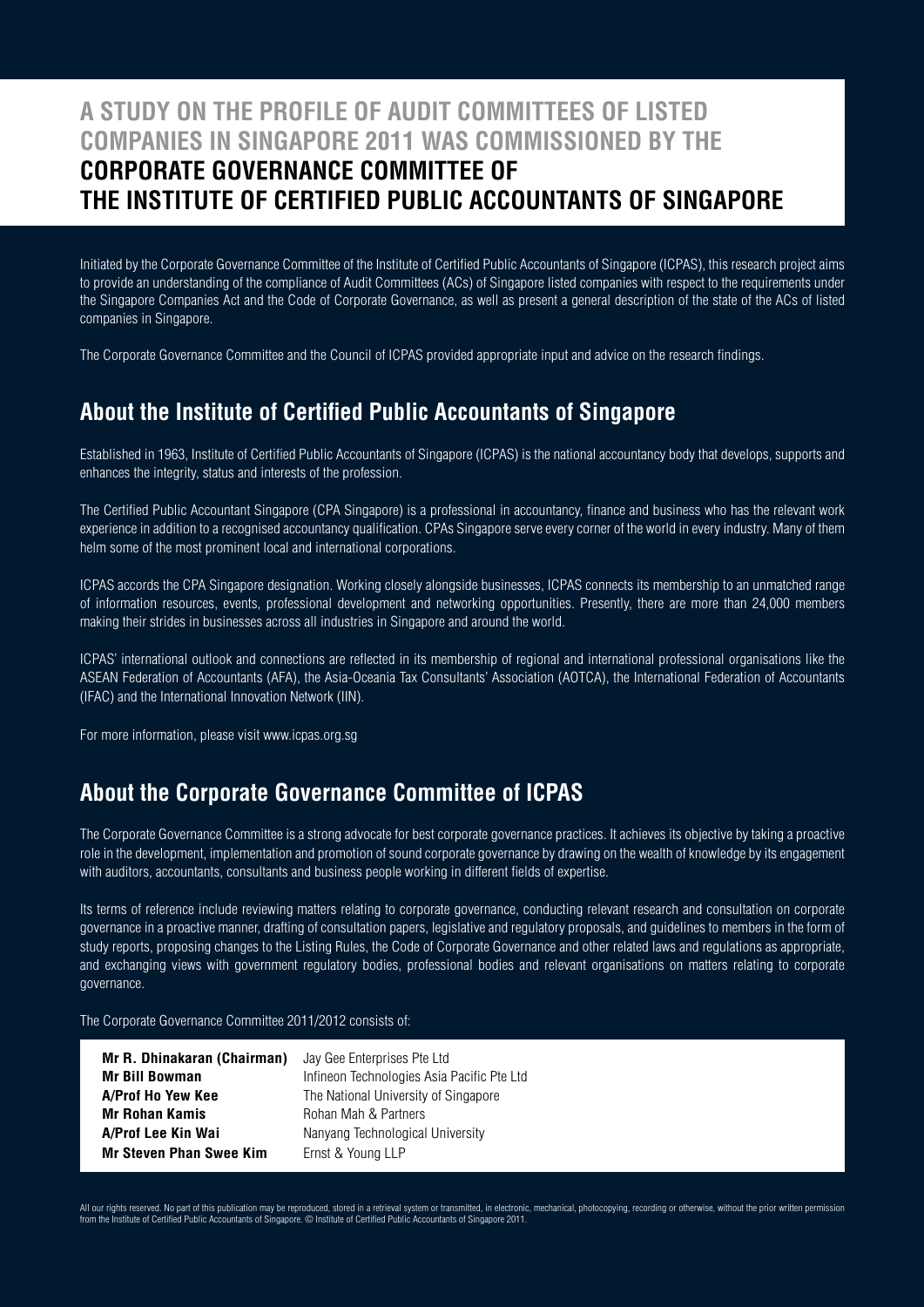# **TABLE OF CONTENTS**

|    |              | <b>Executive Summary</b>                                                            | 3              |  |  |  |  |  |  |  |
|----|--------------|-------------------------------------------------------------------------------------|----------------|--|--|--|--|--|--|--|
| 1. | Introduction |                                                                                     |                |  |  |  |  |  |  |  |
| 2. |              | Objectives of the Survey                                                            | 4              |  |  |  |  |  |  |  |
| 3. |              | Methodology of the Survey                                                           | $\overline{4}$ |  |  |  |  |  |  |  |
| 4. |              | Legislation and Code of Best Practices on Audit Committees                          | 5              |  |  |  |  |  |  |  |
| 5. |              | <b>Survey Findings</b>                                                              | 5              |  |  |  |  |  |  |  |
|    | 5.1          | <b>General Descriptions</b>                                                         | 5              |  |  |  |  |  |  |  |
|    | 5.2          | Assessment of the Composition of the ACs                                            | 7              |  |  |  |  |  |  |  |
|    | 5.3          | Assessment of the Qualifications of AC Members                                      | 9              |  |  |  |  |  |  |  |
|    | 5.4          | Assessment of the Experience of AC Members                                          | 9              |  |  |  |  |  |  |  |
|    | 5.5          | Assessment of the Extent of Compliance of ACs<br>with the Corporate Governance Code | 11             |  |  |  |  |  |  |  |
|    | 5.6          | Assessment of Any Other Issues Deemed Pertinent<br>to the Research Topic            | 13             |  |  |  |  |  |  |  |
| 6. |              | Conclusion                                                                          | 13             |  |  |  |  |  |  |  |
|    |              | Discussion on Audit Committees                                                      | 14             |  |  |  |  |  |  |  |
|    | Reference    |                                                                                     | 17             |  |  |  |  |  |  |  |
|    | Annex A      |                                                                                     | 17             |  |  |  |  |  |  |  |
|    | Annex B      |                                                                                     | 18             |  |  |  |  |  |  |  |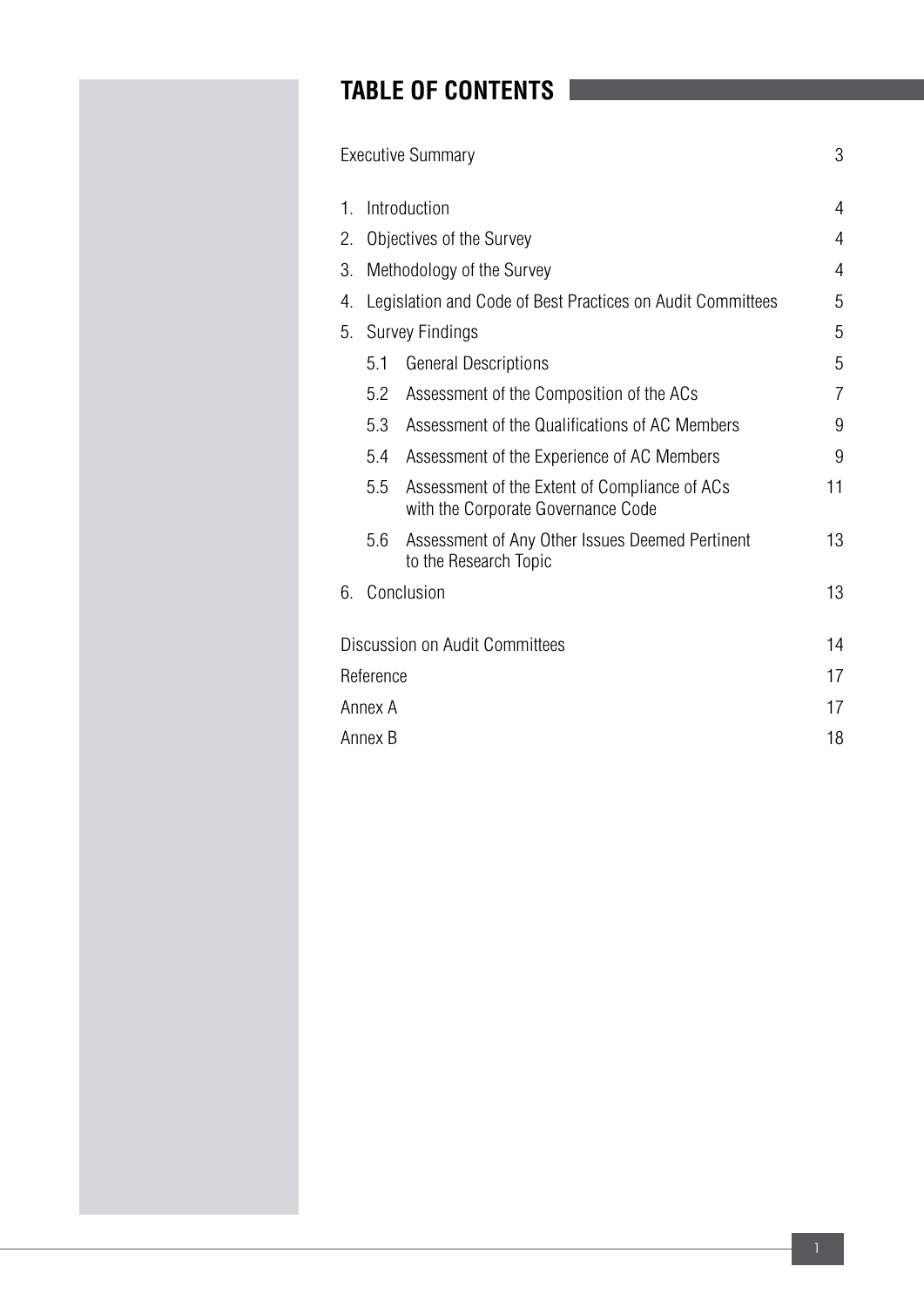# **TABLE OF ILLUSTRATION**

| Table 1  | Sample Size of the Survey                                                                                                             | $\overline{4}$ |
|----------|---------------------------------------------------------------------------------------------------------------------------------------|----------------|
| Table 2  | Distribution of the Frequency of AC Meetings                                                                                          | 6              |
| Table 3  | Statistics on the Frequency of AC Meetings                                                                                            | 6              |
| Table 4  | Distribution of Chairmanship and Membership of ACs<br>Amongst Individuals                                                             | $\overline{7}$ |
| Table 5  | Distribution of AC Memberships According to Gender                                                                                    | $\overline{7}$ |
| Table 6  | Summary Statistics of Number of Company Directors<br>and AC Members                                                                   | $\overline{7}$ |
| Table 7  | Distribution of AC Memberships According to<br><b>Types of Companies</b>                                                              | 8              |
| Table 8  | Types of Directors in the ACs                                                                                                         | 8              |
| Table 9  | Distribution of Educational Qualifications of AC Members                                                                              | 9              |
| Table 10 | Distribution of Major Areas of Education of AC Members                                                                                | 9              |
| Table 11 | Distribution of Major Full-Time Experiences of AC Members                                                                             | 9              |
| Table 12 | Number of Years AC Members have been with the Companies                                                                               | 10             |
| Table 13 | Date of First Appointment to the ACs                                                                                                  | 10             |
| Table 14 | Companies which have Executive Directors in their ACs                                                                                 | 11             |
| Table 15 | Summary Statistics of AC Members who are<br>Financially-Trained                                                                       | 12             |
| Table 16 | Summary Statistics of AC Members who are<br>Financially-Trained (including those who have Senior<br>Management Experience)            | 12             |
| Table 17 | Relationship between Number of Years AC Members<br>have been with the Company and Number of AC<br>Members who are Financially-Trained | 13             |
| Table 18 | Summary of Key Statistics Pertaining to the Compliance<br>of Relevant Code and Rules                                                  | 14             |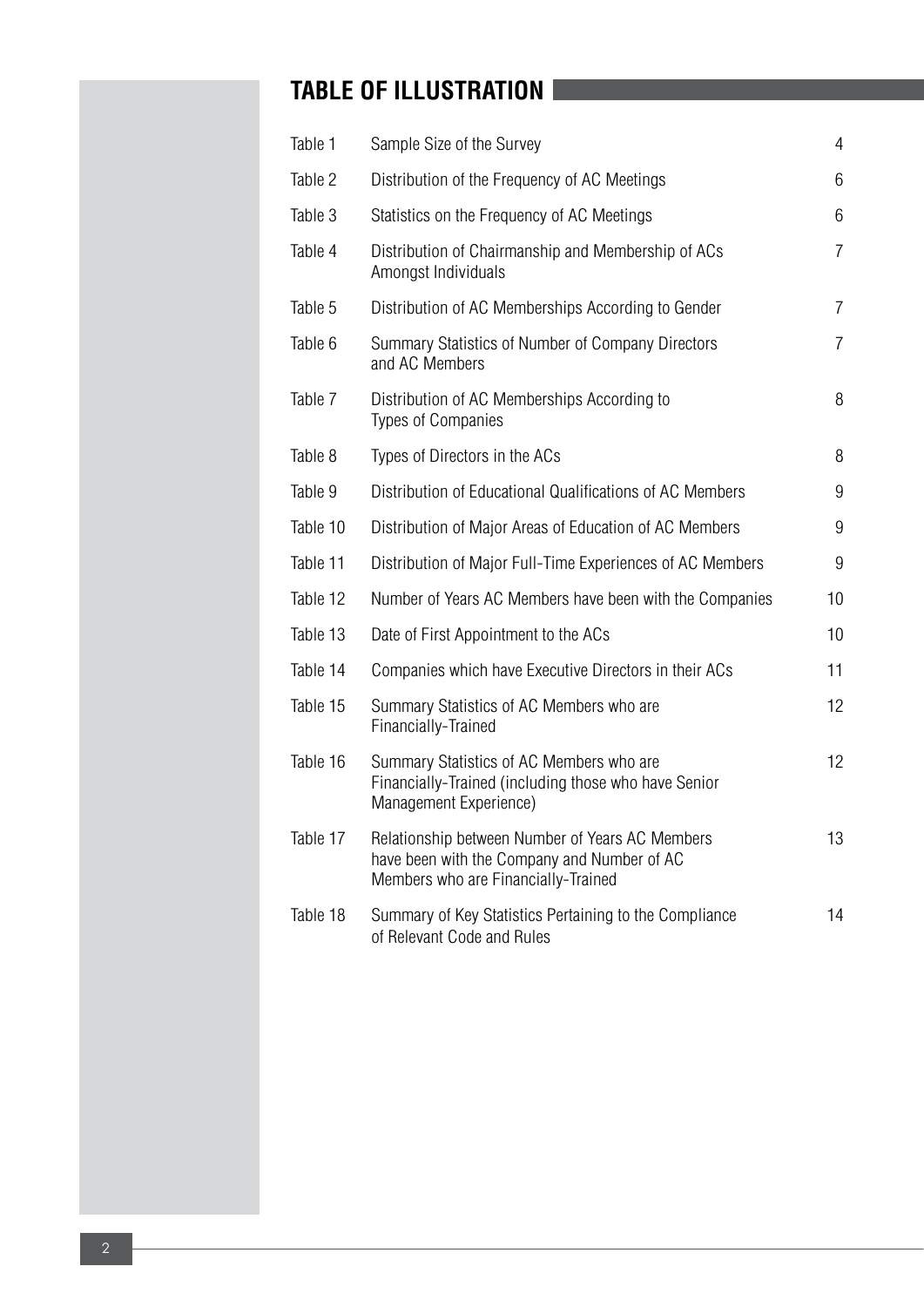## **THE PROFILE OF AUDIT COMMITTEES OF LISTED COMPANIES IN SINGAPORE 2011**

### **EXECUTIVE SUMMARY**

This survey is a follow up study of the Study on the Profile of Audit Committees (ACs) of Listed Companies in Singapore, published in 2009 by the Institute of Certified Public Accountants of Singapore (ICPAS). It provides an understanding of the continuing compliance of ACs of listed companies in Singapore with respect to the Singapore Companies Act and the Code of Corporate Governance (CG Code). In addition, it provides a comparative view of the changes that have occurred in the state of the ACs since the last survey.

The survey covered the annual reports of a total of 724 companies listed on the Singapore Exchange (including 123 companies on the Catalist), with financial periods ending between 1 January 2010 to 31 December 2010. It covered a total of 1,543 individuals who were members of the ACs of these companies, 460 of whom were chairmen of the ACs and 1,258 of whom were members of the ACs. 70.2% of the chairmen and 81.6% of the members sat on only one AC. 230 out of these 1,543 (14.9%) individual members of ACs were members of ICPAS. In addition, the chairmen of the ACs of 278 of the 724 (38.4%) listed companies were members of ICPAS. Although the membership of ACs was predominantly male (94.3%), the current figure is a slight improvement from 2009, when 95.2% of the membership of ACs was male.

The survey found that 96.9% of the ACs met at least twice in 2010 and with the requirement of the quarterly reporting for listed companies except for companies which are exempted under SGX Listing Rule 705(4), 71.8% of the ACs met at least four times in 2010. With regards to the board size of the ACs, the median number of members in the AC was three, which was the minimum membership size suggested by the CG Code. In fact, only one company had a six-member AC. There is no difference between firms of different market capitalisation and those listed on the Catalist in terms of average or median size of the ACs.

With respect to board independence of ACs, 99.6% of the chairmen and 96.1% of the members of ACs comprised independent or non-executive directors of the companies. Among the chairmen and members of the ACs, 19 of them had alternate directors.<sup>1</sup> The survey found that 75.8% of chairmen and members of ACs had at least a bachelor's degree, and 22.5% of them had formal education in accounting or finance. A higher percentage of 41.8% of chairmen had formal education in accounting or finance.

The survey also found that, on average, 17.1% of the members of ACs had been with the company for one year or less. In addition, 51.6% of the members of ACs had been associated with their companies for five years or less. It is encouraging to note that 97.7% of chairmen who had been with the company for one year or less were financially-trained. This suggests that listed companies are consciously choosing financially-trained individuals to be chairmen of their ACs.

In summary, the survey found that the Companies Act and the CG Code are effective in bringing forth structural changes to the composition of ACs of listed companies in Singapore as most companies had complied with the corporate governance guidelines. Nonetheless, compared to the survey findings in 2009, there seems to be little progress made in the 2011 survey except for slightly higher average number of AC meetings (3.8 meetings for 2011 versus 3.6 meetings for 2009) and slight improvement in the female ratio of AC members (5.7% female for 2011 versus 4.8% for 2009).

<sup>1</sup> "An alternate director is generally a person who is appointed to attend Board meetings on behalf of a director of a company when the said principal director is otherwise unable to attend. For Singapore companies, Secti Companies Act defines a "director" to include alternate directors and they are therefore full directors under the law." (Singapore Institute of Directors, Statement of Good Practice SGP No. 11/2010 - Appointing Alternate D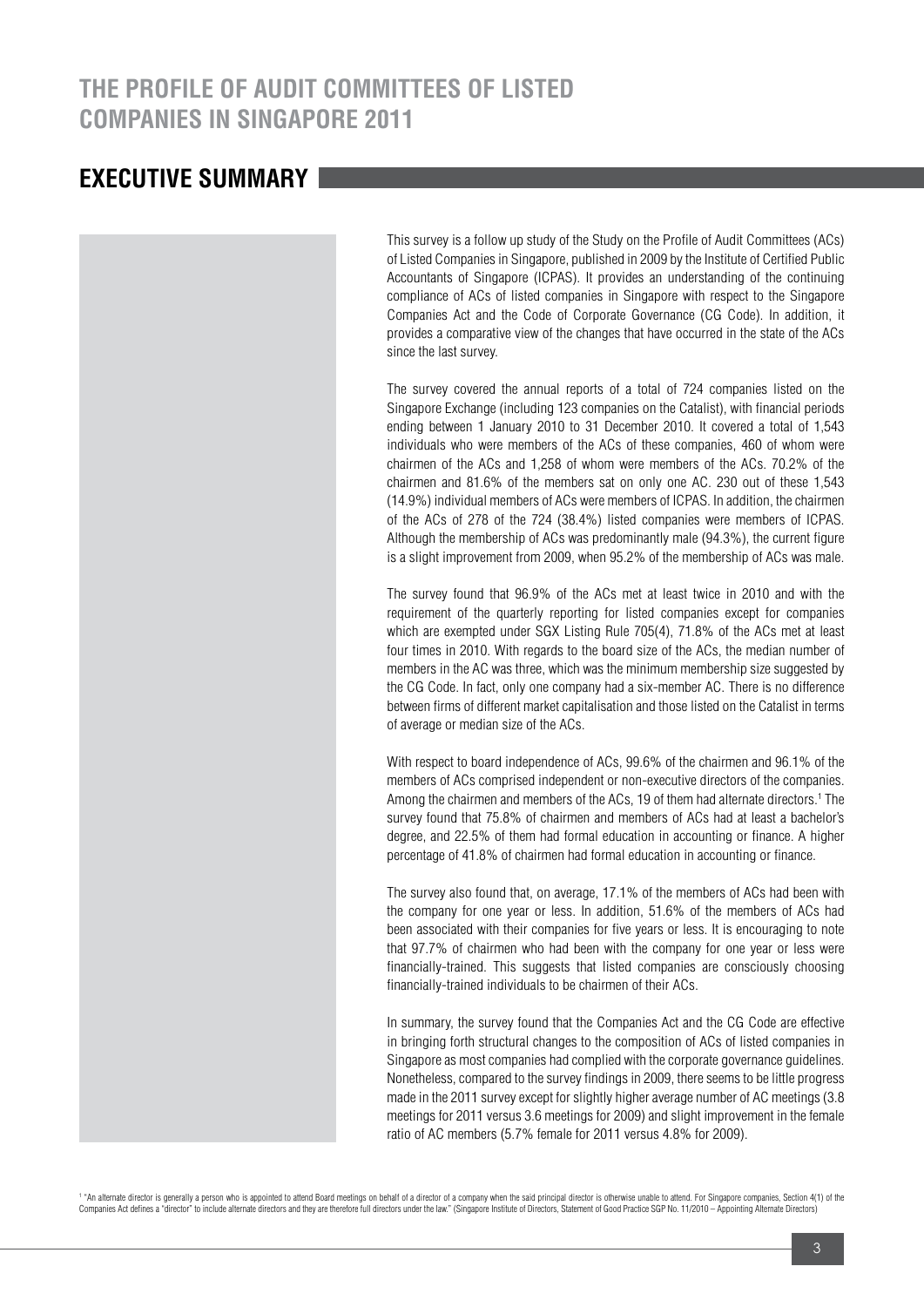# **1. INTRODUCTION**

This survey was commissioned by the Institute of Certified Public Accountants of Singapore (ICPAS) as part of the 2010 initiatives of the Corporate Governance Committee of the Institute to obtain information on the application of the Singapore Companies Act, the Code of Corporate Governance (CG Code), and the Listing Rules of Singapore Exchange, on Audit Committees (ACs) for listed companies in Singapore since the last ACs survey, published in 2009 by ICPAS. It provides an understanding of the compliance of ACs with the various codes, a general description of the state of the ACs of listed companies in Singapore and a comparative analysis of developments of ACs since the last survey.

# **2. OBJECTIVES OF THE SURVEY**

This survey has six major objectives. They are:

- 
- 
- 
- a. Assessment of the composition of the ACs; d. Assessment of the extent of compliance of ACs with the CG Code;
- b. Assessment of the qualifications of AC members; e. Assessment of any other issues deemed pertinent to the research topic; and
- c. Assessment of the experience of AC members; f. Comparative analysis of the findings with the 2009 survey.

# **3. METHODOLOGY OF THE SURVEY**

The methodology used in this study was to survey all the companies which had a listing on the Singapore Exchange instead of using the usual representative sample approach. These included companies which had a secondary listing<sup>2</sup> but only where information about their ACs were available. The Singapore Exchange website provided a list of 28 companies with secondary listings as at 30 April 2010 (see Annex A), of which 8 were included in this survey. From the total list of listed companies, 35 companies were removed from the population either because their 2010 annual reports were not available or they were newly listed companies or companies undergoing delisting. Based on the above selection criteria, a total of 724 companies were selected for this survey.

The survey covered annual reports which were published for financial periods ending between 1 January 2010 and 31 December 2010.<sup>3</sup> All the companies that were listed on the Mainboard and Catalist which had a financial year end within this range and for which a market capitalisation value was available on 31 December 2010 using Datastream, had been included in the survey.

The companies had been classified into three groups, based on their market capitalisation, as follows:

- Companies which had a market capitalisation of S\$500 million and above;
- Companies which had a market capitalisation of less than S\$500 million; and
- Companies listed on the Catalist.

The information for each company in the survey was obtained from the company's annual report, website and public documents pertaining to the description of its AC and members. Table 1 provides a description of the number of companies used in this survey. The bulk of the listed companies (62.6%) had a market capitalisation of less than S\$500 million each.

#### **Table 1: Sample Size of the Survey**

|                                                                                                                     | 2011 Survey  | 2009 Survey    |
|---------------------------------------------------------------------------------------------------------------------|--------------|----------------|
| Companies with Market Cap of S\$500m and above (>S\$500m)                                                           | 148 (20.4%)  | 101 (15.0%)    |
| Companies with Market Cap less than S\$500m ( <s\$500m)< td=""><td>453 (62.6%)</td><td>439 (65.0%)</td></s\$500m)<> | 453 (62.6%)  | 439 (65.0%)    |
| Companies listed on the Catalist (Catalist)                                                                         | 123 (17.0%)  | 135 (20.0%)    |
| <b>TOTAL</b>                                                                                                        | 724 (100.0%) | $675(100.0\%)$ |
| Number of Financial Institutions                                                                                    | $25(3.5\%)$  | 25(3.7%)       |

The survey covered 724 listed companies with a total of 1,543 unique individuals in 2,353 director roles and serving as chairmen and/or members in the ACs. Specifically, for the 724 companies, there were only 460 individuals who were chairmen of the ACs and 1,258 individuals serving as members of the ACs.4 In addition, of the 1,543 individuals who were on the ACs, 36.5% (563) of them were new members of the ACs, while of the 460 chairmen of the ACs, 21.7% (100) of them were new chairmen as compared to the listing of chairmen in the 2009 survey. Finally, of the 1,258 members of the ACs, 38.5% (484) of them were new members as compared to the listing of members of ACs in the 2009 survey. This suggests a sizeable proportion of turnover in the chairmen and members of the ACs.

<sup>2</sup> Companies with secondary listings are generally granted exemption from following the Singapore Exchange's listing requirements.

<sup>3</sup> The period covered by the 2009 survey was between 30 June 2007 and 30 June 2008, and there were 675 companies in the survey.

The total number of individuals who were chairmen (460) or members (1,258) of ACs does not add up to the 1,543 unique individuals serving as chairmen and/or members in the ACs, because some chairmen also serve as members i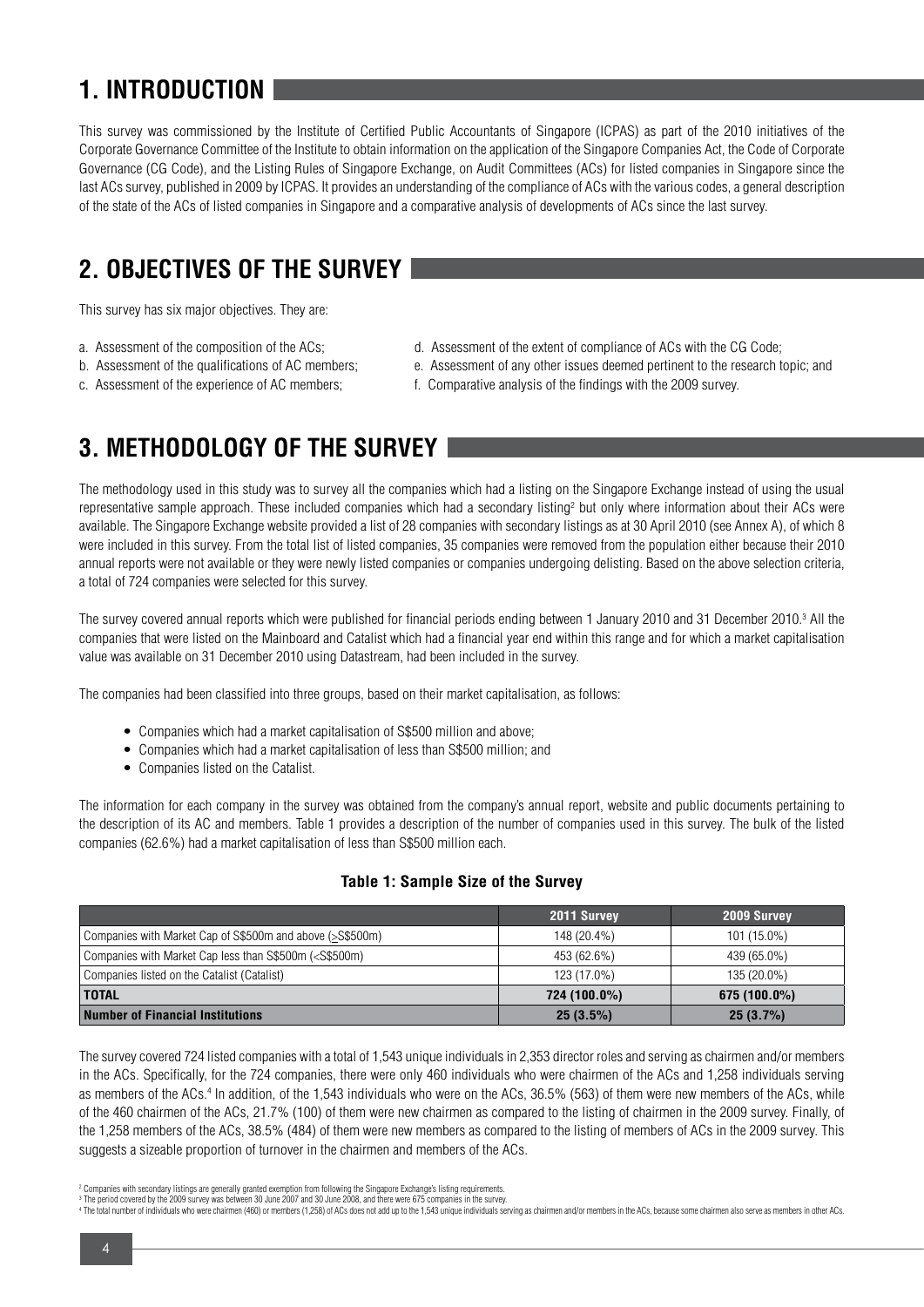# **4. LEGISLATION AND CODE OF BEST PRACTICES ON AUDIT COMMITTEES**

In Singapore, there are five major sources of regulations or prescription of best practices governing ACs for companies. There was only one update in the regulations or prescription of best practices since the last survey, namely, "The Guidelines on Corporate Governance for Banks, Financial Holding Companies and Direct Insurers which are Incorporated in Singapore (2010)" by the Monetary Authority of Singapore. The five major sources of regulations or prescription of best practices are:

- a. The Companies Act (Chapter 50), Section 201B [hereafter called the Companies Act];
- b. The Singapore Code of Corporate Governance (2005) [hereafter called the CG Code];
- c. The Guidelines on Corporate Governance for Banks, Financial Holding Companies and Direct Insurers which are Incorporated in Singapore (2010) by the Monetary Authority of Singapore [hereafter called the GCG-Banks];
- d. The Singapore Exchange Listing Rules; and
- e. Guidebook for Audit Committees in Singapore (2008) by the Audit Committee Guidance Committee [hereafter called the GAC].

The pertinent provisions from each of the above legislation and code are reproduced in Annex B. The substance of the above provisions can be mainly summarised into the following points:

- a. It is a legal requirement for all listed companies to have an AC;5
- b. The AC must have a minimum of three members;<sup>6</sup>
- c. The chairman of the AC must be an independent director;<sup>7</sup>
- d. The members of the AC must be deemed to be independent and this means that the AC shall not consist of a majority of executive directors or relations of executive directors or any person having a relationship which would interfere with the exercise of independent judgment in carrying out the functions of the committee;<sup>8</sup>
- e. At least two members of the AC must have accounting or related financial management expertise or experience (hereafter called "financially-trained" individuals);9
- f. Specification of the roles and responsibilities of the AC;10
- g. Disclosure of names of members of the AC and their activities in the company's annual report;<sup>11</sup> and
- h. Tenure of the AC.12

# **5. SURVEY FINDINGS**

### **5.1 General Descriptions**

All the 724 listed companies in the survey had an AC. All the companies followed the CG Code and disclosed the names of their AC members. Table 2 shows the distribution of the number of AC meetings held during the year. The majority of the companies disclosed the number of AC meetings held during the fiscal year while four companies did not do so. Three companies, of which one was a newly-listed company, did not have any AC meetings during the year. Given the introduction of quarterly reporting, 71.8% of the companies had at least four AC meetings during the year as compared to 54.5% for the 2009 survey.13 90.5% of companies with market capitalisation of S\$500 million and above had at least four AC meetings during the year, in comparison to 74.8% and 38.2% for companies which had market capitalisation of less than S\$500 million and those which were Catalist-listed respectively. Clearly, the ACs in companies which were listed on Catalist met less frequently compared to the rest of the companies. Interestingly, 153 out of the 200 companies which had less than four AC meetings in the 2011 survey had market capitalisation of less than S\$75 million as at 31 December 2010. Of these 153 companies with less than S\$75 million in market capitalisation, only seven of them held less than two AC meetings although SGX Listing Rule 705(4) requires them to produce half-yearly reports.

<sup>5</sup> Companies Act (Chapter 50), Section 201B(1).

<sup>6</sup> Companies Act (Chapter 50), Section 201B(2); CG Code (2005, para. 11.1); GAC (2008, para. 1.2.1)

CG Code (2005, para, 11.1) and GAC (2008, para, 1.2.9). The Companies Act requires the chairman to be a non-executive director or employee of the company or any related corporation, which implicitly assumes that he/she is (Section 201B(3)).

Companies Act (Chapter 50), Section 201B(2). The Companies Act is less stringent than the CG Code (2005, para. 11.1) which requires "The AC should comprise at least three directors, all non-executive, the majority of whom, the Chairman, should be independent". 9 CG Code (2005, para. 11.2) and GAC (2008, para. 1.2.4).

<sup>10</sup> Companies Act (Chapter 50), Section 201B(5); The CG Code (2005, paras. 11.4-11.7); GAC (2008, para. 1.2.12).

<sup>11</sup> CG Code (2005, para. 11.8).

<sup>&</sup>lt;sup>12</sup> GAC (2008, paras. 1.2.15-16).<br><sup>13</sup> Notwithstanding SGX Listing Rule 705(4) where "An issuer whose market capitalisation does not exceed S\$75 million must announce its first half financial statements (as set out in App any event not later than 45 days after the relevant financial period."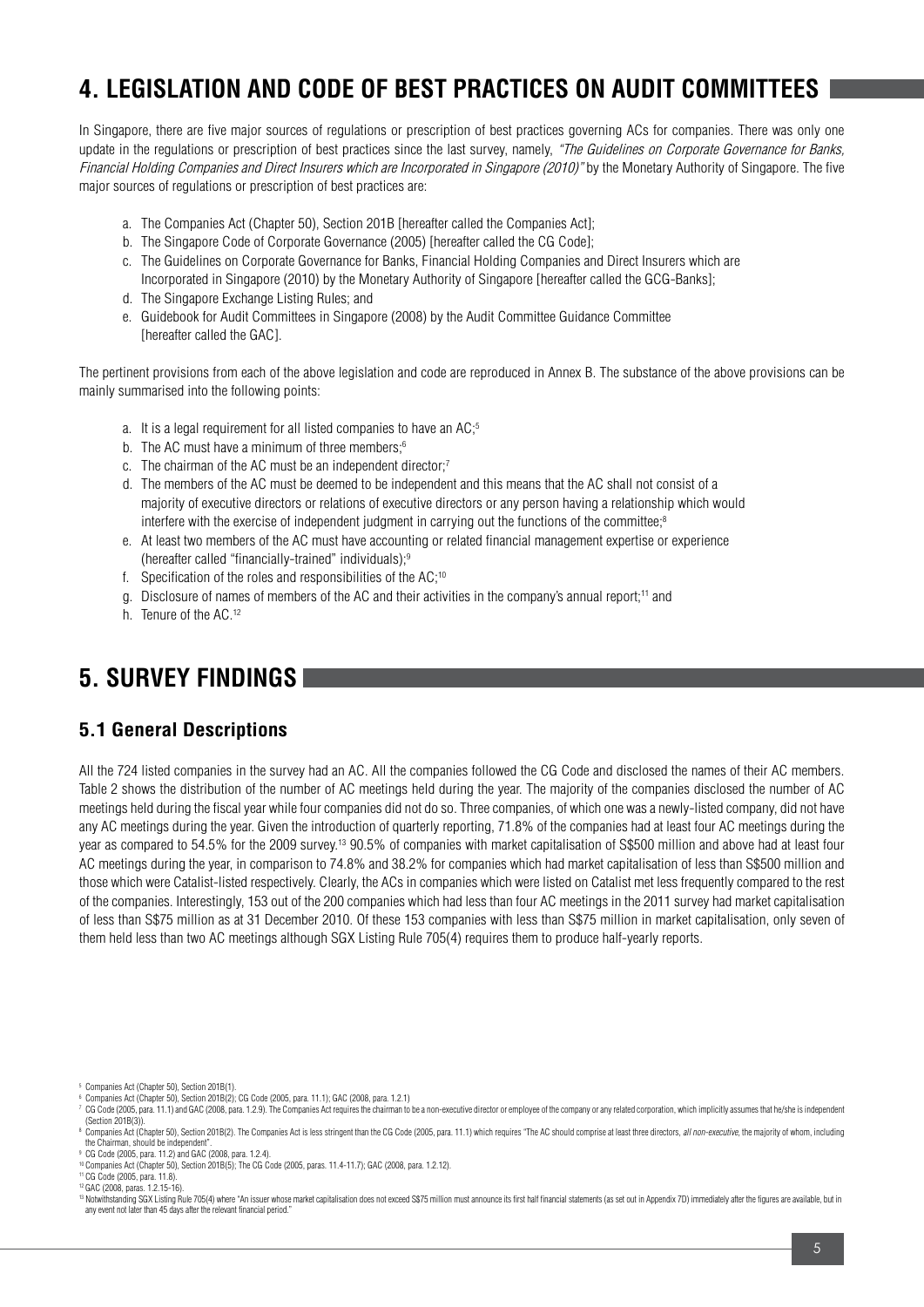| <b>Number of AC Meetings</b> | 2011 Survey  | 2009 Survey  |
|------------------------------|--------------|--------------|
| 0                            | $3(0.4\%)$   | $3(0.4\%)$   |
|                              | $15(2.1\%)$  | $20(3.0\%)$  |
| $\overline{2}$               | 123 (17.0%)  | 168 (24.9%)  |
| 3                            | 59 (8.1%)    | 104 (15.4%)  |
| 4                            | 385 (53.2%)  | 263 (39.0%)  |
| 5                            | 90 (12.4%)   | 57 (8.4%)    |
| 6                            | 27(3.7%)     | 29 (4.3%)    |
| 7 to 12                      | $18(2.5\%)$  | $19(2.8\%)$  |
| No Disclosure                | $4(0.6\%)$   | 12 (1.8%)    |
| <b>TOTAL</b>                 | 724 (100.0%) | 675 (100.0%) |

#### **Table 2: Distribution of the Frequency of AC Meetings**

| <b>Statistics</b> | $>$ S\$500 $m$ |               | $<$ S\$500 $m$ |               |           | <b>Catalist</b> | <b>Total</b> |               |
|-------------------|----------------|---------------|----------------|---------------|-----------|-----------------|--------------|---------------|
|                   | <b>No</b>      | $\frac{9}{6}$ | <b>No</b>      | $\frac{9}{6}$ | <b>No</b> | $\%$            | <b>No</b>    | $\frac{0}{0}$ |
| $\overline{0}$    |                | 0.7%          |                | 0.2%          |           | 0.8%            |              | 0.4%          |
|                   | 3              | 2.0%          | 9              | 2.0%          | 3         | 2.5%            | 15           | 2.1%          |
| 2                 | 9              | 6.1%          | 67             | 14.8%         | 47        | 38.2%           | 123          | 17.0%         |
| 3                 |                | 0.7%          | 34             | 7.5%          | 24        | 19.5%           | 59           | 8.1%          |
| 4 & above         | 134            | 90.5%         | 339            | 74.8%         | 47        | 38.2%           | 520          | 71.8%         |
| No Disclosure     | 0              | $0.0\%$       | 3              | 0.7%          |           | 0.8%            | 4            | 0.6%          |
| <b>TOTAL</b>      | 148            | 100.0%        | 453            | $100.0\%$     | 123       | $100.0\%$       | 724          | 100.0%        |

Table 3 shows the statistics of the frequency of the meetings of the ACs. There was a slight increase in the average number of AC meetings for the companies surveyed for 2011 as compared to 2009 (3.8 versus 3.6 for 2011 and 2009 respectively). The increase was mainly from companies with market capitalisation of less than S\$500 million. Note that the median number of AC meetings for non-Catalist firms was four while Catalistlisted firms had a median of three AC meetings.

Table 3 also provides the statistics for non-financial and financial companies. On an overall basis, both non-financial and financial companies had increased the average number of AC meetings, namely 3.8 (4.3) versus 3.5 (4.2) meetings for non-financial companies (financial companies) for the 2011 and 2009 survey respectively. The median number of AC meetings, four, was exactly the same for both non-financial and financial companies. The minimum number of AC meetings by any financial company was two.

| <b>Statistics</b> | $>$ S\$500 $m$ |             | $<$ S\$500m |             |             | <b>Catalist</b> | <b>Total</b> |             |  |  |
|-------------------|----------------|-------------|-------------|-------------|-------------|-----------------|--------------|-------------|--|--|
|                   | 2011 Survey    | 2009 Survey | 2011 Survey | 2009 Survey | 2011 Survey | 2009 Survey     | 2011 Survey  | 2009 Survey |  |  |
| Mean              | 4.2            | 4.6         | 3.8         | 3.5         | 3.0         | 3.0             | 3.8          | 3.6         |  |  |
| Median            | 4.0            | 4.0         | 4.0         | 4.0         | 3.0         | 3.0             | 4.0          | 4.0         |  |  |
| Minimum           | 0.0            | 0.0         | 0.0         | 0.0         | 0.0         | 0.0             | 0.0          | 0.0         |  |  |
| Maximum           | 8.0            | 12.0        | 7.0         | 12.0        | 7.0         | 8.0             | 8.0          | 12.0        |  |  |

#### **Table 3: Statistics on the Frequency of AC Meetings**

| <b>Statistics</b> |             | Non-Financial Companies |             | <b>Financial Companies</b> | <b>Total</b>   |             |  |
|-------------------|-------------|-------------------------|-------------|----------------------------|----------------|-------------|--|
|                   | 2011 Survey | 2009 Survey             | 2011 Survey | 2009 Survey                | 2011 Survey    | 2009 Survey |  |
| Mean              | 3.8         | 3.5                     | 4.3         | 4.2                        | 3.8            | 3.6         |  |
| Median            | 4.0         | 4.0                     | 4.0         | 4.0                        | 4.0            | 4.0         |  |
| Minimum           | 0.0         | 0.0                     | 2.0         | 2.0                        | 0.0            | 0.0         |  |
| <b>Maximum</b>    | 8.0         | 12.0                    | 6.0         | 10.0                       | 8 <sub>0</sub> | 12.0        |  |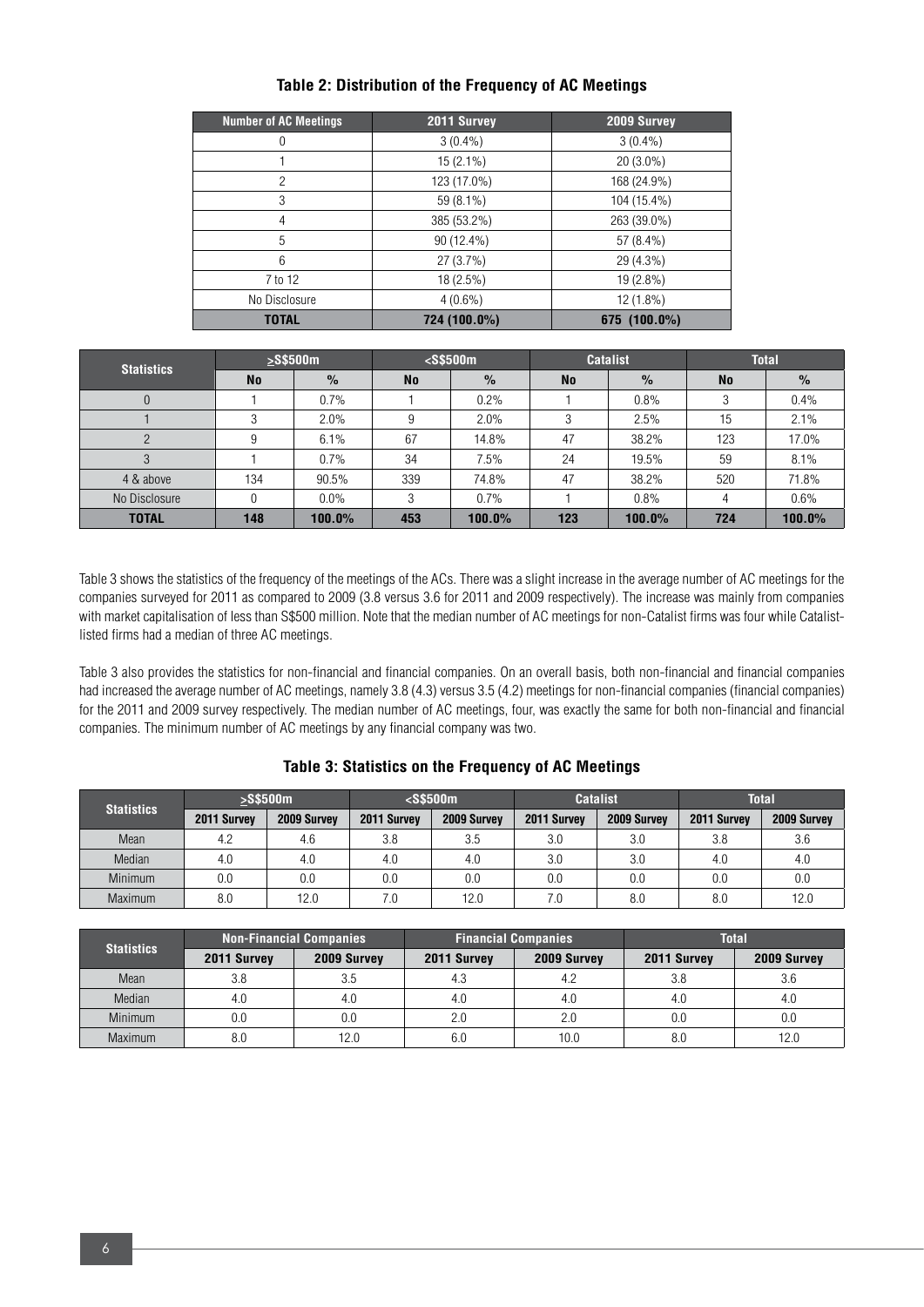The distribution of the AC chairmanship and membership of the individual members is presented in Table 4. The sample of 724 companies had ACs where the total chairmanship and membership were made up of 460 and 1,258 individuals respectively. 148 (32.2%) of the 460 chairmen of the ACs were members of ICPAS. In addition, 141 (11.2%) of the members of the ACs were members of ICPAS. The highest number of chairmanship for ACs held by any individual was nine. The highest number of membership of ACs held by any individual was seven. A significant majority of the individuals held only one chairmanship position (70.2%) or sat on one AC (81.6%).

| <b>Chairmanship of AC</b> | 2011 Survey  | 2009 Survey  | <b>Members of AC</b> | 2011 Survey      | 2009 Survey      |
|---------------------------|--------------|--------------|----------------------|------------------|------------------|
|                           | 323 (70.2%)  | 313 (72.1%)  |                      | 1,026 (81.6%)    | 1,063 (75.8%)    |
| 2                         | 72 (15.7%)   | 63 (14.5%)   | 2                    | 153 (12.2%)      | 166 (11.9%)      |
| 3                         | $27(5.9\%)$  | 28 (6.5%)    | 3                    | 43 (3.4%)        | 69 (4.9%)        |
| 4                         | 22 (4.8%)    | $13(3.0\%)$  | 4                    | 22(1.7%)         | 49 (3.5%)        |
| 5                         | $12(2.6\%)$  | $8(1.8\%)$   | 5                    | $6(0.5\%)$       | $17(1.2\%)$      |
| 6                         | $2(0.4\%)$   | $5(1.2\%)$   | 6                    | $5(0.4\%)$       | $17(1.2\%)$      |
|                           | $1(0.2\%)$   | $3(0.7\%)$   |                      | $3(0.2\%)$       | $8(0.6\%)$       |
| 8                         | $0(0.0\%)$   | $1(0.2\%)$   | 8                    | $0(0.0\%)$       | $4(0.3\%)$       |
| 9                         | $1(0.2\%)$   | $0(0.0\%)$   | 9                    | $0(0.0\%)$       | $7(0.5\%)$       |
| 10                        | $0(0.0\%)$   | $0(0.0\%)$   | 10                   | $0(0.0\%)$       | $2(0.1\%)$       |
| <b>TOTAL</b>              | 460 (100.0%) | 434 (100.0%) | <b>TOTAL</b>         | $1,258(100.0\%)$ | $1,402(100.0\%)$ |

**Table 4: Distribution of Chairmanship and Membership of ACs Amongst Individuals**

Table 5 shows the breakdown of the chairmanship and membership of ACs according to gender on an overall basis (inclusive of multiple memberships). With respect to the members of the ACs in the 2011 survey, 94.3% of them were male while the rest were female. This clearly indicates that ACs are generally still dominated by males although there is a slight improvement in the ratio of female to male AC members compared to the last survey in 2009, as the proportion of females had increased from 4.8% to 5.7%.

#### **Table 5: Distribution of AC Memberships According to Gender**

|              | <b>Chairmen</b>            |              |                  | <b>Members</b> | <b>Total</b>     |                |  |
|--------------|----------------------------|--------------|------------------|----------------|------------------|----------------|--|
|              | 2011 Survey                | 2009 Survey  | 2011 Survey      | 2009 Survey    | 2011 Survey      | 2009 Survey    |  |
| Male         | 702 (97.0%)                | 659 (97.8%)  | 1,519 (93.2%)    | 1,393 (94.0%)  | 2,220 (94.3%)    | 2,052 (95.2%)  |  |
| Female       | $22(3.0\%)$                | $15(2.2\%)$  | $111(6.8\%)$     | 89 (6.0%)      | 134 (5.7%)       | $104(4.8\%)$   |  |
| <b>TOTAL</b> | 724 <sup>14</sup> (100.0%) | 674 (100.0%) | $1,630(100.0\%)$ | ,482 (100.0%)  | $2,354(100.0\%)$ | $2,156(100\%)$ |  |

### **5.2 Assessment of the Composition of the ACs**

Table 6 provides summary statistics of the number of directors in companies and members in ACs respectively.

|  | Table 6: Summary Statistics of Number of Company Directors and AC Members |  |
|--|---------------------------------------------------------------------------|--|
|  |                                                                           |  |

|                              | $>$ S\$500 $m$ |            |             | $\sim$ S\$500m |            |            | <b>Catalist</b> |            |            |            |             |            |
|------------------------------|----------------|------------|-------------|----------------|------------|------------|-----------------|------------|------------|------------|-------------|------------|
|                              | <b>Min</b>     | <b>Max</b> | <b>Mean</b> | <b>Med</b>     | <b>Min</b> | <b>Max</b> | <b>Mean</b>     | <b>Med</b> | <b>Min</b> | <b>Max</b> | <b>Mean</b> | <b>Med</b> |
|                              |                |            |             |                |            |            | 2011 Survey     |            |            |            |             |            |
| No of Directors              | 5              | 22         | 8.6         | 8              | 3          | 12         | 6.5             | 6          | 4          | 10         | 5.8         | 6          |
| No of AC Members             | 3              | 6          | 3.4         | 3              |            | 5          | 3.2             | 3          | 3          | 4          | 3.2         | 3          |
| │% of AC Members / Directors | 18%            | 80%        | 42%         | 43%            | 25%        | 80%        | 51%             | 50%        | 33%        | 80%        | 56%         | 60%        |
|                              |                |            |             |                |            |            | 2009 Survey     |            |            |            |             |            |
| No of Directors              | 4              | 22         | 9.4         | 9              | 4          | 16         | 6.8             | 6          | 3          | 10         | 6.1         | 6          |
| No of AC Members             | 3              | ∍          | 3.6         | 3              | റ          |            | 3.2             | 3          | 2          | 5          | 3.2         | 3          |
| % of AC Members / Directors  | 18%            | 80%        | 41%         | 38%            | 23%        | 83%        | 49%             | 50%        | 30%        | 80%        | 54%         | 50%        |

Although larger market cap companies seem to have larger boards, with an average size of nine members for companies with market capitalisation of more than or equal to S\$500 million and six members for companies with market capitalisation of less than S\$500 million or Catalist-listed, with respect to the number of members in the AC, the median number of members in the ACs were the same for all three categories of companies, with three members each. Thus, in terms of the numbers of company directors and AC members, the 2011 survey statistics are mostly similar to those of the 2009 survey.

14 One company did not have a chairman for their ACs as the previous chairman had resigned. One company had an alternate to the chairperson. We had included the alternate in the statistics. Therefore, there were 724 chairm  $(724 - 1 + 1 = 724)$  for 724 companies in the sample.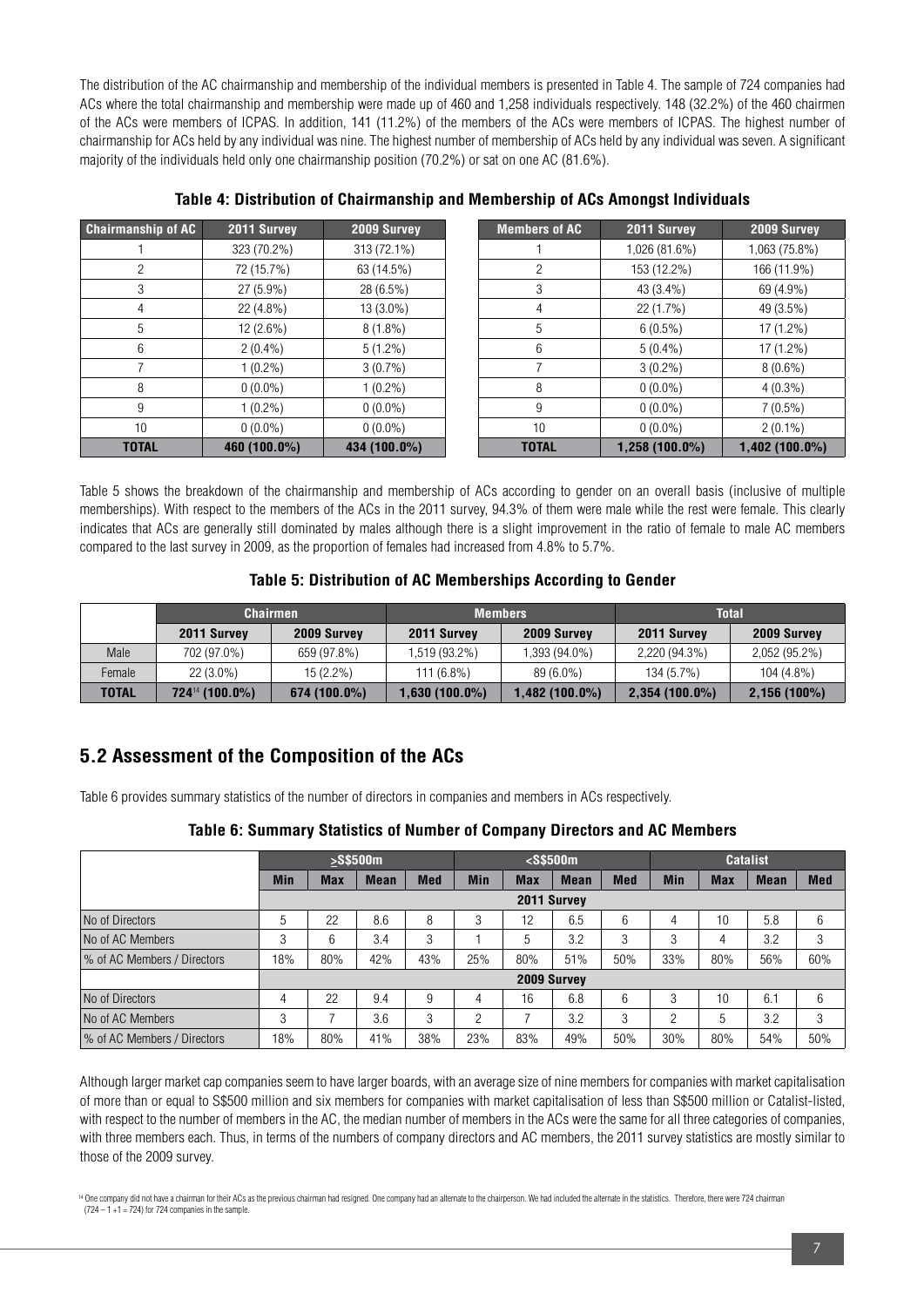Table 7 shows the distribution of the samples with regards to the number of members in the ACs. All companies with market capitalisation of greater than or equal to S\$500 million and those from Catalist had at least three members in the ACs. There were five companies with market capitalisation of less than S\$500 million which had two or fewer members in the AC, which is in contravention to the CG Code. One reason provided for having fewer than three members in the ACs was that the company was still searching for replacements for the members of the AC who had resigned. Clearly, the listed companies followed a minimalist approach as 79.6% of the sample had three members in the AC which is the minimum requirement under the CG Code. Finally, 29.7% of companies with market capitalisation greater than or equal to S\$500 million had four members in their ACs.

|                     | 2011 Survey<br>2009 Survey |         | 2011 Survey     |         | 2009 Survey  |         |                |         |
|---------------------|----------------------------|---------|-----------------|---------|--------------|---------|----------------|---------|
|                     |                            |         | $>$ S\$500m     |         |              |         | $<$ S\$500m    |         |
| One Member in AC    | $\Omega$                   | $0.0\%$ | $\Omega$        | $0.0\%$ |              | 0.2%    | $\Omega$       | $0.0\%$ |
| Two Members in AC   | $\Omega$                   | $0.0\%$ | $\Omega$        | $0.0\%$ | 4            | $0.9\%$ |                | 0.2%    |
| Three Members in AC | 94                         | 63.5%   | 67              | 66.3%   | 378          | 83.4%   | 373            | 85.0%   |
| Four Members in AC  | 44                         | 29.7%   | 26              | 25.8%   | 62           | 13.7%   | 60             | 13.7%   |
| Five Members in AC  | 9                          | 6.1%    | 6               | 5.9%    | 8            | 1.8%    | 4              | 0.9%    |
| Six Members in AC   |                            | 0.7%    |                 | 1.0%    | $\Omega$     | $0.0\%$ | $\theta$       | $0.0\%$ |
| Seven Members in AC | $\Omega$                   | $0.0\%$ |                 | 1.0%    | $\Omega$     | $0.0\%$ |                | 0.2%    |
| <b>TOTAL</b>        | 148                        | 100.0%  | 101             | 100.0%  | 453          | 100.0%  | 439            | 100.0%  |
|                     |                            |         | <b>Catalist</b> |         | <b>Total</b> |         |                |         |
| One Member in AC    | $\mathbf 0$                | $0.0\%$ | $\Omega$        | $0.0\%$ |              | 0.1%    | $\Omega$       | $0.0\%$ |
| Two Members in AC   | $\Omega$                   | $0.0\%$ | 4               | 3.0%    | 4            | 0.6%    | 5              | 0.8%    |
| Three Members in AC | 104                        | 84.6%   | 113             | 83.7%   | 576          | 79.6%   | 553            | 81.9%   |
| Four Members in AC  | 19                         | 15.4%   | 17              | 12.6%   | 125          | 17.3%   | 103            | 15.3%   |
| Five Members in AC  | $\Omega$                   | $0.0\%$ | 1               | 0.7%    | 17           | 2.3%    | 11             | 1.6%    |
| Six Members in AC   | $\Omega$                   | $0.0\%$ | $\Omega$        | $0.0\%$ |              | 0.1%    |                | 0.1%    |
| Seven Members in AC | $\Omega$                   | $0.0\%$ | $\Omega$        | 0.0%    | $\Omega$     | 0.0%    | $\overline{2}$ | 0.3%    |
| <b>TOTAL</b>        | 123                        | 100.0%  | 135             | 100.0%  | 724          | 100.0%  | 675            | 100.0%  |

**Table 7: Distribution of AC Memberships According to Types of Companies**

The types of directorship of the members of the ACs are shown in Table 8. The Companies Act allows members in the ACs to be executive directors so long as the majority comprises non-executive directors and the chairman must be a non-executive director. However, the CG Code has a higher threshold which requires all members of the ACs to be non-executive directors and the chairman to be an independent director. Of our sample firms in the 2011 survey, three firms, all of which were companies with secondary listing, had appointed executive directors as chairmen of their ACs. This finding suggests that this is permissible in the jurisdictions which the companies are primarily listed. In one company, the chairman had an alternate and it is not clear whether the role of the alternate director extends to being the chairman of the AC. Only a very small handful of the ACs had executive directors (1.9%) as chairmen or members. Interestingly, the survey also documented four cases where the members of the ACs were nominated by the management or the board. Again, three of these four cases were from companies with secondary listing.

#### **Table 8: Types of Directors in the ACs**

|                               | <b>Chairmen</b>           |              |                  | <b>Members</b>  | <b>Total</b>     |                  |  |
|-------------------------------|---------------------------|--------------|------------------|-----------------|------------------|------------------|--|
|                               | 2011 Survey               | 2009 Survey  | 2011 Survey      | 2009 Survey     | 2011 Survey      | 2009 Survey      |  |
| Independent Director          | 720 <sup>15</sup> (99.5%) | 673 (99.0%)  | 1,281 (78.6%)    | 1,186 (80.0%)   | 2,001 (85.0%)    | 1,859 (86.2%)    |  |
| Non-executive Director        | $1^{16}$ (0.1%)           | $1(0.1\%)$   | 285 (17.5%)      | 253 (17.1%)     | 286 (12.2%)      | 254 (11.8%)      |  |
| <b>Executive Director</b>     | $3(0.4\%)$                | $0(0.0\%)$   | 41 (2.5%)        | 42 (2.8%)       | 44 (1.9%)        | 42 (2.0%)        |  |
| Alternate Director            | $0(0.0\%)$                | $0(0.0\%)$   | 19 (1.2%)        | $1(0.1\%)$      | $19(0.8\%)$      | $1(0.0\%)$       |  |
| Management Nominated Director | $0(0.0\%)$                | $0(0.0\%)$   | $4(0.2\%)$       | $0(0.0\%)$      | $4(0.1\%)$       | $0(0.0\%)$       |  |
| <b>TOTAL</b>                  | 724 (100.0%)              | 674 (100.0%) | $1,630(100.0\%)$ | $,482$ (100.0%) | $2,354(100.0\%)$ | $2,156(100.0\%)$ |  |

16 In the annual report, the individual is referred to as a non-executive Chairman of the Audit Committee and the nature of his appointment is referred to as "Independent Non Executive".

<sup>15</sup> One of the Chairmen has an alternate director.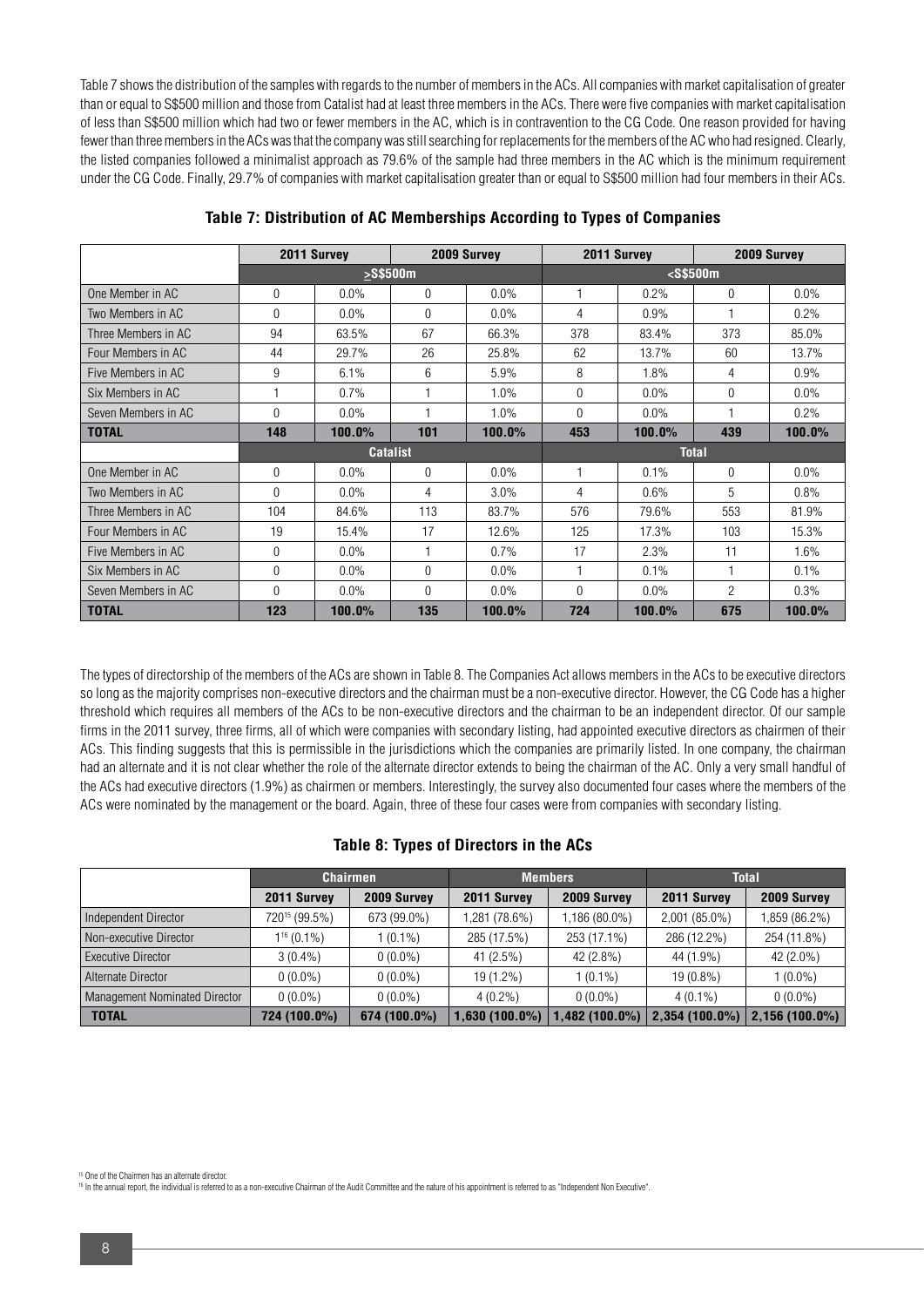### **5.3 Assessment of the Qualifications of AC Members**

Table 9 provides a summary of the formal educational qualification of the chairmen and members of the AC. At least 94.6% of all chairmen of the ACs had a minimum professional qualification and a closer examination of the professional qualifications suggested that most of them were in accountancy.

| 2011 Survey                        |     | <b>Chairmen</b> |       | <b>Members</b> |       | <b>Total</b> |
|------------------------------------|-----|-----------------|-------|----------------|-------|--------------|
| Doctorate/LLD                      | 23  | 5.0%            | 96    | 7.6%           | 106   | 6.9%         |
| Post Graduate Qualifications       | 131 | 28.5%           | 368   | 29.3%          | 444   | 28.8%        |
| Bachelor/LLB                       | 197 | 42.8%           | 500   | 39.7%          | 619   | 40.1%        |
| <b>Professional Qualifications</b> | 84  | 18.3%           | 88    | 7.0%           | 148   | 9.6%         |
| Post-Secondary/Diploma             |     | 0.8%            | 40    | 3.2%           | 42    | 2.7%         |
| Secondary                          |     | 0.0%            | 11    | 0.9%           | 11    | 0.7%         |
| Insufficient Information           | 21  | 4.6%            | 155   | 12.3%          | 173   | 11.2%        |
| <b>TOTAL</b>                       | 460 | 100.0%          | 1.258 | 100.0%         | 1.543 | 100.0%       |

#### **Table 9: Distribution of Educational Qualifications of AC Members**

Table 10 shows that 41.8% of chairmen of ACs had their major areas of education in accountancy or finance but only 17.1% of the members of ACs were accounting or finance-trained. Nevertheless, compared to the findings in the 2009 survey, this is a significant improvement, namely, 24.0% of the chairmen and 10.4% of the members were financed-trained then.

#### **Table 10: Distribution of Major Areas of Education of AC Members**

| 2011 Survey              |     | <b>Chairmen</b> |       | <b>Members</b> | <b>Total</b> |        |
|--------------------------|-----|-----------------|-------|----------------|--------------|--------|
| Accountancy              | 171 | 37.2%           | 167   | 13.3%          | 286          | 18.5%  |
| Finance                  | 21  | 4.6%            | 48    | 3.8%           | 62           | 4.0%   |
| Management               | 113 | 24.6%           | 301   | 23.9%          | 366          | 23.7%  |
| Economics                | 29  | 6.3%            | 78    | 6.2%           | 92           | 6.0%   |
| Law                      | 35  | 7.6%            | 218   | 17.3%          | 235          | 15.2%  |
| Engineering              | 27  | 5.8%            | 124   | 9.9%           | 140          | 9.1%   |
| Arts                     | 18  | $3.9\%$         | 57    | 4.5%           | 65           | 4.2%   |
| Science                  | 19  | 4.1%            | 82    | 6.5%           | 89           | 5.8%   |
| Others                   | 9   | 2.0%            | 50    | 4.0%           | 58           | 3.8%   |
| Insufficient information | 18  | 3.9%            | 133   | 10.6%          | 150          | 9.7%   |
| <b>TOTAL</b>             | 460 | 100.0%          | 1,258 | 100.0%         | 1,543        | 100.0% |

### **5.4 Assessment of the Experience of AC Members**

Table 11 shows the major full-time experience of the chairmen and members of the AC.

#### **Table 11: Distribution of Major Full-Time Experiences of AC Members**

| 2011 Survey                | <b>Chairmen</b> |           |       | <b>Members</b> | <b>Total</b> |        |  |
|----------------------------|-----------------|-----------|-------|----------------|--------------|--------|--|
| Academia                   | 9               | 2.0%      | 50    | 4.0%           | 53           | 3.4%   |  |
| Accountancy/Auditing       | 122             | 26.5%     | 103   | 8.2%           | 188          | 12.2%  |  |
| Banking/Finance/Investment | 153             | 33.3%     | 265   | 21.1%          | 358          | 23.2%  |  |
| Civil Service              | 13              | 2.8%      | 42    | 3.3%           | 49           | 3.2%   |  |
| Legal Practices            | 31              | 6.7%      | 204   | 16.2%          | 217          | 14.1%  |  |
| Senior Management          | 113             | 24.5%     | 507   | 40.3%          | 575          | 37.3%  |  |
| Others                     | 10              | 2.2%      | 56    | 4.4%           | 64           | 4.1%   |  |
| Insufficient Information   |                 | 2.0%      | 31    | 2.5%           | 39           | 2.5%   |  |
| <b>TOTAL</b>               | 460             | $100.0\%$ | 1,258 | 100.0%         | 1.543        | 100.0% |  |

Despite the fact that only 22.5% of all the chairmen and members of the ACs had major areas of education in accountancy or finance in Table 10, Table 11 shows that 35.4% of the members of the ACs had accountancy or finance as their major full-time experience. This is higher than the 26.0% in the 2009 survey.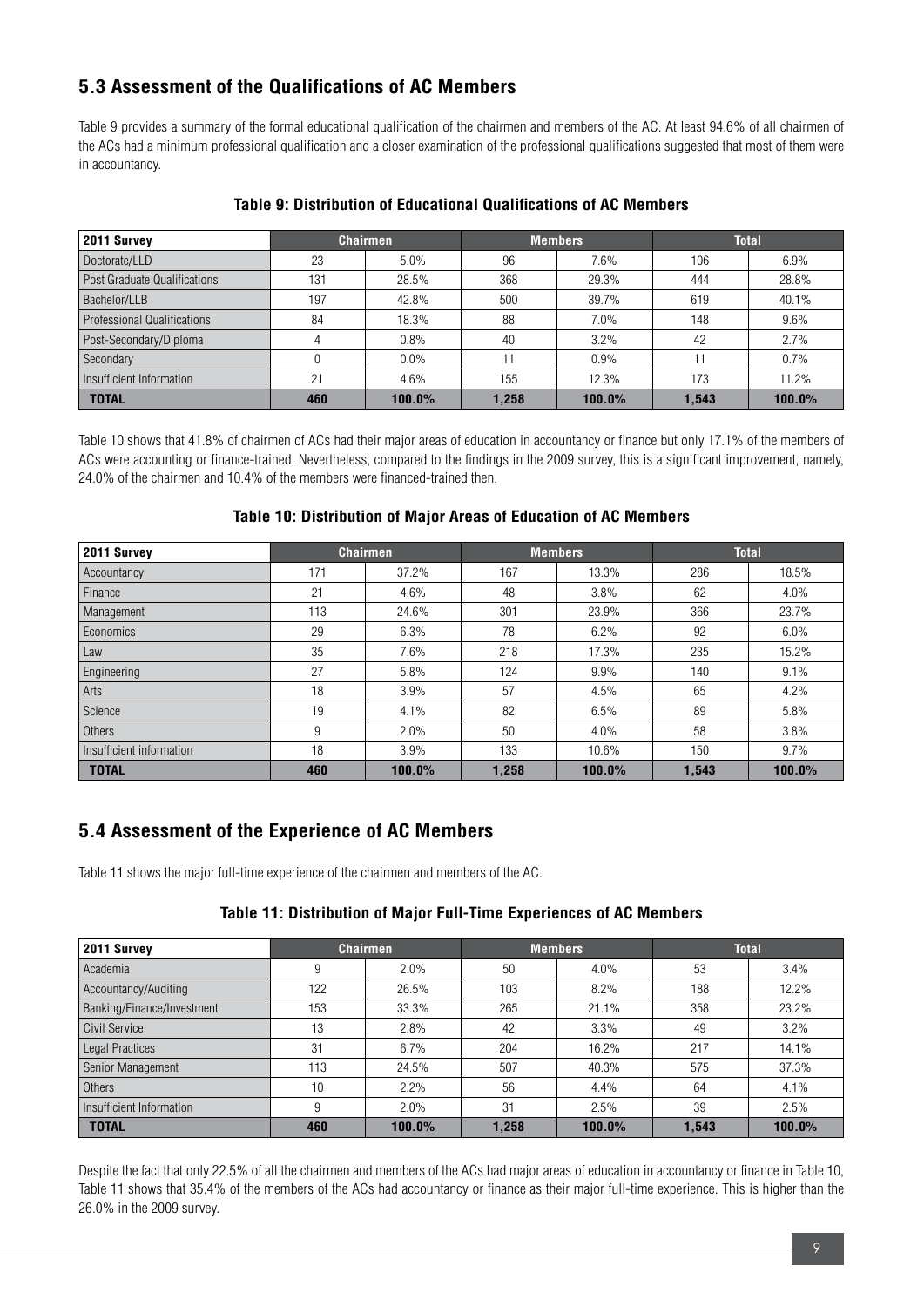GAC (2008, para. 1.2.4) defines "accounting or related financial management expertise or experience" as the ability to read and understand financial statements, and the ability to ask pertinent questions relating to the financial reporting process amongst others. Therefore, the low percentage of members of the ACs having major education in accountancy or finance was augmented by members having major full-time experience in accountancy or finance and thus satisfying the requirements of the GAC.

The survey documents that several members of the ACs were academics and more than 30% of these academics were accountancy or financetrained. In this survey, we had also included a new category for members from the 'Civil Service'. These are high ranking senior civil servants who are equivalent to directors in the private sector with senior management experience. If we consider those with senior management, academia and civil service experience as having relevant accounting and financial management expertise or experience, then 79.3% of the members of AC can be deemed to have satisfied this critical requirement under the GAC. This is comparable to the findings in the 2009 survey.

Table 12 shows the statistics on the number of years the individuals had been in the company. It shows that 51.6% of the members of AC had been associated with the companies for five years or less as compared to 56.3% for the 2009 survey. The survey findings seem to suggest that the renewal of the members of AC has slowed down after the introduction of the CG Code.

|                                   | <b>Chairmen</b> |           |       | <b>Members</b> | <b>Total</b> |        |
|-----------------------------------|-----------------|-----------|-------|----------------|--------------|--------|
|                                   |                 |           |       | 2011 Survey    |              |        |
| Less than or Equal to One year    | 86              | 11.9%     | 316   | 19.4%          | 402          | 17.1%  |
| More than One Year to Five Years  | 250             | 34.5%     | 563   | 34.5%          | 813          | 34.5%  |
| More than Five Years to Ten Years | 211             | 29.1%     | 374   | 23.0%          | 585          | 24.8%  |
| Greater than Ten Years            | 118             | 16.3%     | 220   | 13.5%          | 338          | 14.4%  |
| Insufficient Information          | 59              | 8.2%      | 157   | 9.6%           | 216          | 9.2%   |
| <b>TOTAL</b>                      | 724             | $100.0\%$ | 1.630 | 100.0%         | 2.354        | 100.0% |
|                                   |                 |           |       | 2009 Survey    |              |        |
| Less than or Equal to One year    | 112             | 16.6%     | 302   | $20.4\%$       | 414          | 19.2%  |
| More than One Year to Five Years  | 240             | 35.6%     | 559   | 37.7%          | 799          | 37.1%  |
| More than Five Years to Ten Years | 127             | 18.9%     | 235   | 15.9%          | 362          | 16.8%  |
| Greater than Ten Years            | 87              | 12.9%     | 163   | 11.0%          | 250          | 11.6%  |
| Insufficient Information          | 108             | $16.0\%$  | 223   | 15.0%          | 331          | 15.3%  |
| <b>TOTAL</b>                      | 674             | $100.0\%$ | 1,482 | 100.0%         | 2,156        | 100.0% |

#### **Table 12: Number of Years AC Members have been with the Companies**

Table 13 shows the breakdown of the date of the first appointment of the members of ACs. About 86.0% of the total membership of ACs did not disclose the date of their first appointment to the ACs. Although this information is not required in the CG Code, the date of the first appointment to the AC can be considered pertinent information as it provides information on the tenure of the AC members according to the GAC.

#### **Table 13: Date of First Appointment to the ACs**

|                |     | <b>Chairmen</b> |       | <b>Members</b> | <b>Total</b> |        |  |
|----------------|-----|-----------------|-------|----------------|--------------|--------|--|
| 2009-2010      | 46  | 6.4%            | 219   | 13.4%          | 265          | 11.2%  |  |
| 2007-2008      | 5   | 0.7%            | 8     | 0.5%           | 13           | 0.5%   |  |
| 2005-2006      | 3   | 0.4%            | .5    | 0.3%           | 8            | 0.3%   |  |
| 2003-2004      | 5   | 0.7%            |       | 0.1%           |              | 0.3%   |  |
| 2001-2002      | 5   | 0.7%            |       | 0.5%           | 13           | 0.6%   |  |
| 1999-2000      | 3   | 0.4%            |       | 0.2%           | 6            | 0.3%   |  |
| Before 1999    | 9   | 1.2%            |       | 0.6%           | 18           | 0.8%   |  |
| No Information | 648 | 89.5%           | 1,376 | 84.4%          | 2.024        | 86.0%  |  |
| <b>TOTAL</b>   | 724 | 100.0%          | 1.630 | 100.0%         | 2,354        | 100.0% |  |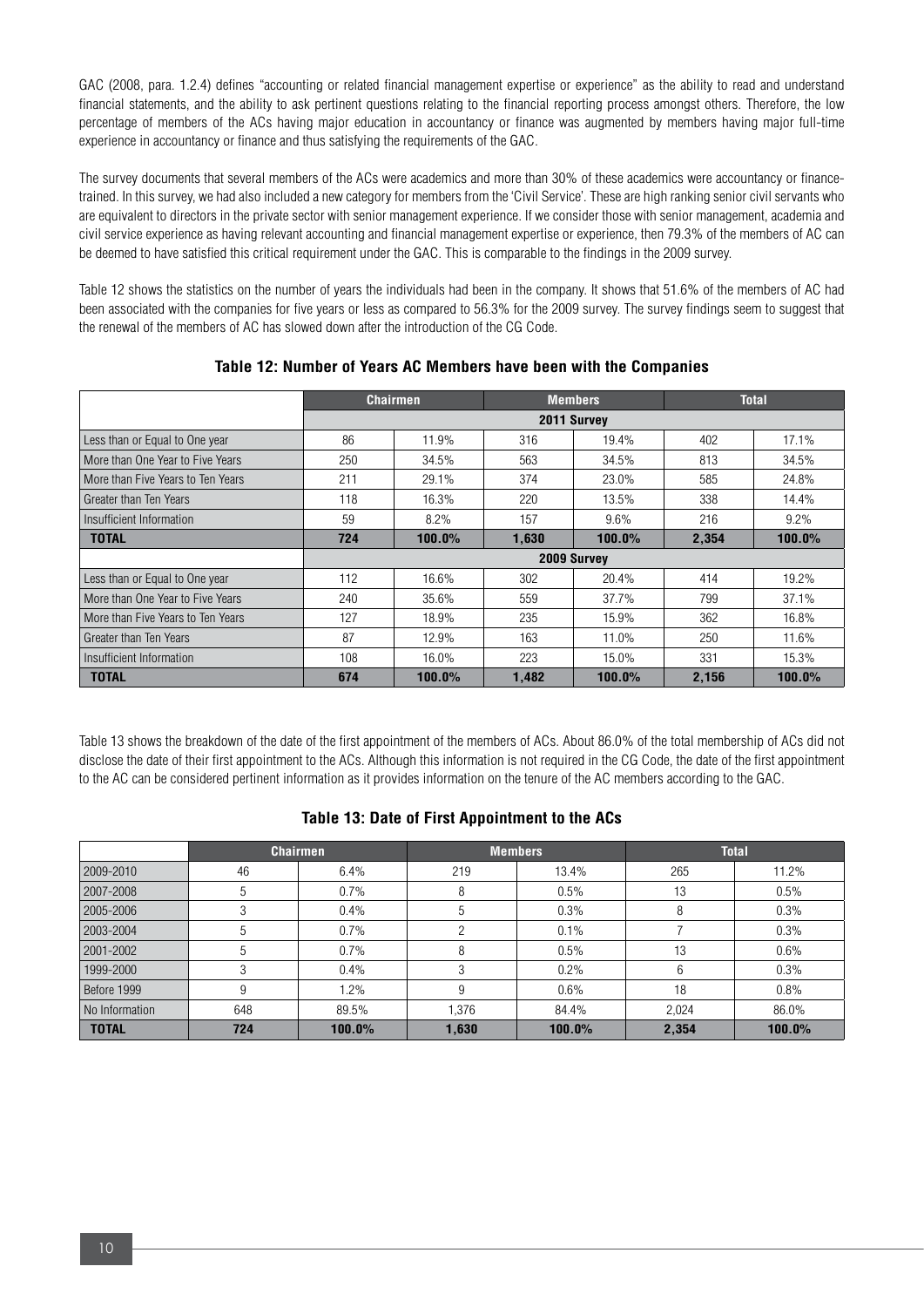### **5.5 Assessment of the Extent of Compliance of ACs with the Corporate Governance Code**

Table 14 reports the association between the percentages of executive directors in ACs and the size of ACs. With respect to the compliance of the Companies Act and CG Code, the survey finds that there were 42 companies which had executive directors on their ACs.<sup>17</sup> This is not in compliance with the CG Code but they do not violate the Companies Act. Of these 42 companies, 95% of them had one appointed executive director in their ACs where the size of the ACs ranged from three to five. In three of the companies with secondary listing which had four members in the AC, one member (25%) in the AC was an executive director. In addition, in two of the companies with secondary listing which had four AC members, two (50%) of the AC members were executive directors.

| Number of Members in the AC |                        | <b>Proportion of Executive Directors in the AC Members</b> |     |     |     |  |  |
|-----------------------------|------------------------|------------------------------------------------------------|-----|-----|-----|--|--|
|                             | <b>No of Companies</b> | 20%                                                        | 25% | 33% | 50% |  |  |
|                             |                        |                                                            |     |     |     |  |  |
|                             |                        |                                                            |     |     |     |  |  |
|                             | 576                    |                                                            |     | 28  |     |  |  |
|                             | 125                    |                                                            |     |     |     |  |  |
|                             |                        |                                                            |     |     |     |  |  |
|                             |                        |                                                            |     |     |     |  |  |
| <b>TOTAL</b>                | 724                    |                                                            |     | 28  |     |  |  |
| <b>Secondary Listed</b>     |                        |                                                            |     |     |     |  |  |

#### **Table 14: Companies which have Executive Directors in their ACs**

Of the 44 executive directors who had been appointed to the ACs (as in Table 8), nine (20.5%) held the position of chairman of the company board and three served as chairman of the AC of companies with a secondary listing.

Samples of the explanations given by these companies for having an executive director in the AC are presented here:

- "Although the Audit Committee does not comprise entirely of non-executive directors, there are sufficient safeguards to minimise the risk of any potential conflict of interest. The majority of its members are independent. Further, in the event that a member of the Audit Committee is interested in any matter being considered by the Audit Committee, he will abstain from reviewing that particular transaction or voting on that particular resolution." (Advanced Integrated Manufacturing Corp Limited)
- "The Company considers that it is not necessary for the time being, for all three members of the AC to be non-executive directors taking into account the nature and scope of the Company's operations and the additional costs to be incurred in appointing an additional non-executive director. The Company will review the need to appoint another non-executive and independent director when necessary." (Aussino Group Limited)
- "The Company is of the view that the size of the Group's present business and operations do not justify the appointment of a third nonexecutive Director for the purpose of reconstituting the AC to comprise solely non-executive Directors." (CHT (Holdings) Limited)
- "Mr Tan Kay Soon Kenneth is the Executive Director of the company and is actively involved in the company's operations. Given his invaluable professional expertise and managerial experience, he is an AC member and member of the Board. Also, the AC comprises of three directors, the majority of whom, including the Chairman, are independent non-executive directors." (Eastern Holdings Limited)
- • "The Company is of the view that the current size of the Group's business and operations does not justify the appointment of a third nonexecutive director for the purpose of reconstituting the AC to comprise solely of non-executive directors. The Company will review the need to appoint another independent and non-executive director when necessary." (Full Apex (Holdings) Limited)
- "It is confident that the corporate governance of the Company has not been and will not be compromised by the existing composition of the Audit Committee and that the Independent Directors in the AC will continue to benefit from the experience and expertise of the Executive Director in the AC in carrying out their respective duties effectively." (Lian Beng Group Limited)
- "While the AC does not have the composition specified in the Code of Corporate Governance, there are corporate governance practices in place where a Director will not recommend or participate in decisions of the Board or a Board Committee he sits on, if he is interested or deemed to be interested in the said decisions. The Independent Directors have performed and will continue to perform their duties independently of management. The Board is confident that the corporate governance of the Company has not been and will not be compromised by the existing AC." (Vashion Group Limited)

From the explanations given, the CG Code seems to be promoting the desired outcome as companies which were not complying with the CG Code were able to produce reasonable explanations for their non-compliance, which is another example of the effectiveness of the CG Code in promoting transparency and accountability.

Other than the above exceptions, companies generally complied with the provisions of the Companies Act and the CG Code.

<sup>17</sup> There were 44 executive directors in the survey and there were two companies which had two executive directors each.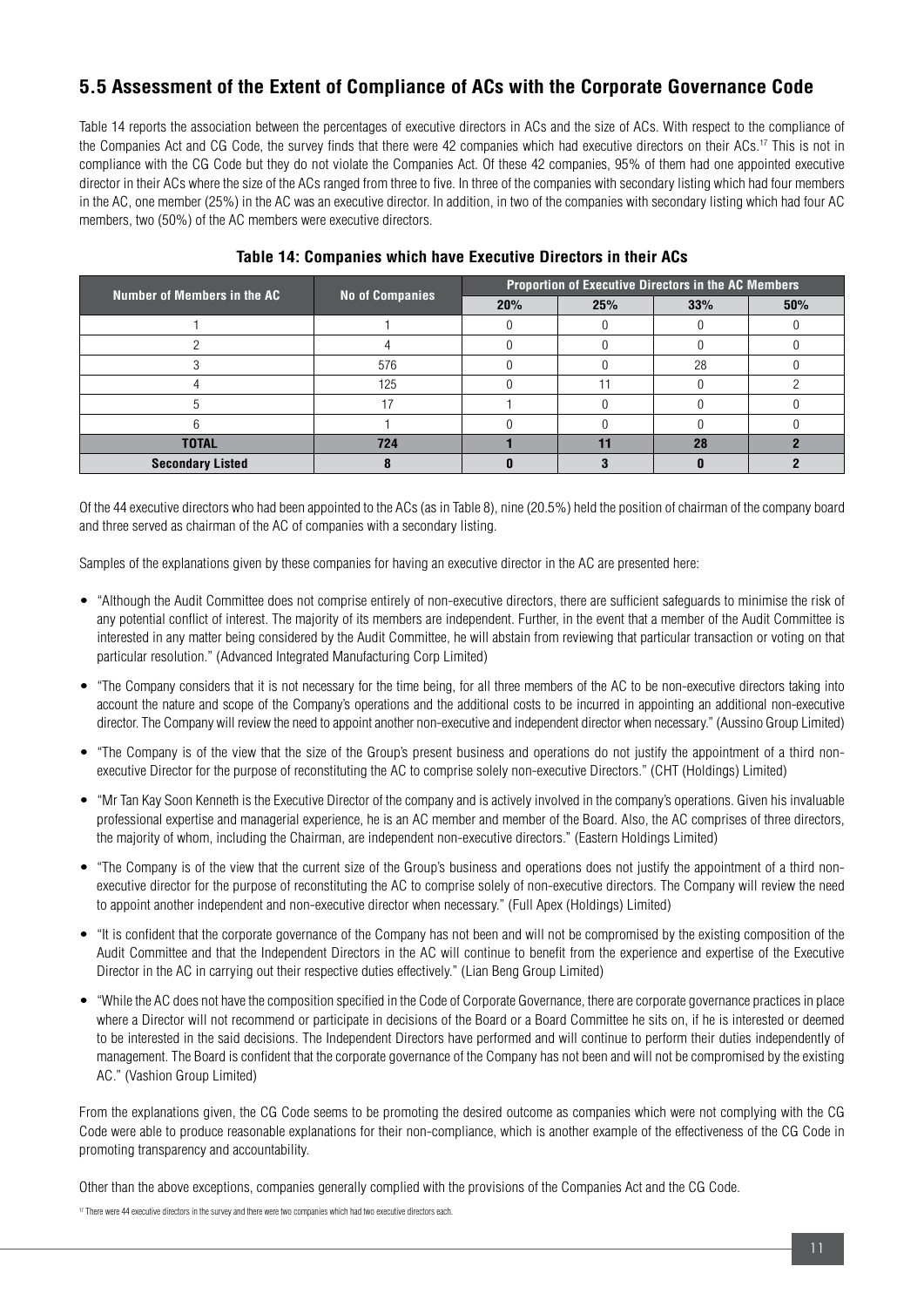One of the major areas of concern in the corporate landscape in Singapore is the lack of financially-trained or experienced individuals available for appointment to the ACs of listed companies. Tables 10 and 11 present the statistics for the formal finance and accounting qualifications and experience of the members of ACs. Table 15 shows the summary statistics on the number of AC members with formal accounting or financetraining or experience.

|                                                     |                  | $>$ S\$500m   |           | $<$ S\$500m   | <b>Catalist</b> |               | <b>Total</b> |               |
|-----------------------------------------------------|------------------|---------------|-----------|---------------|-----------------|---------------|--------------|---------------|
| No. of Financially-<br><b>Trained Members in AC</b> | <b>No of Cos</b> | $\frac{9}{6}$ | No of Cos | $\frac{0}{2}$ | No of Cos       | $\frac{9}{6}$ | No of Cos    | $\frac{9}{6}$ |
|                                                     | 2011 Survey      |               |           |               |                 |               |              |               |
| $\mathbf 0$                                         | 15               | 10.1%         | 55        | 12.1%         | 14              | 11.4%         | 84           | 11.6%         |
|                                                     | 53               | 35.8%         | 217       | 47.9%         | 49              | 39.8%         | 319          | 44.1%         |
| $\overline{2}$                                      | 58               | 39.2%         | 135       | 29.8%         | 47              | 38.2%         | 240          | 33.1%         |
| 3                                                   | 21               | 14.2%         | 43        | 9.5%          | 13              | 10.6%         | 77           | 10.6%         |
| 4                                                   |                  | 0.7%          | 3         | 0.7%          | $\Omega$        | $0.0\%$       | 4            | 0.6%          |
| <b>TOTAL</b>                                        | 148              | 100.0%        | 453       | 100.0%        | 123             | 100.0%        | 724          | $100.0\%$     |
|                                                     |                  |               |           |               | 2009 Survey     |               |              |               |
| $\mathbf 0$                                         | 14               | 13.9%         | 48        | 10.9%         | 13              | 9.6%          | 75           | 11.1%         |
|                                                     | 42               | 41.6%         | 201       | 45.8%         | 48              | 35.6%         | 291          | 43.1%         |
| $\overline{2}$                                      | 36               | 35.6%         | 137       | 31.2%         | 59              | 43.7%         | 232          | 34.4%         |
| 3                                                   | 7                | 6.9%          | 52        | 11.9%         | 14              | 10.4%         | 73           | 10.8%         |
| 4                                                   | $\overline{2}$   | 2.0%          | 1         | 0.2%          |                 | 0.7%          | 4            | 0.6%          |
| <b>TOTAL</b>                                        | 101              | 100.0%        | 439       | 100.0%        | 135             | 100.0%        | 675          | 100.0%        |

#### **Table 15: Summary Statistics of AC Members who are Financially-Trained**

Clearly, the requirement of at least two financially-trained members for each AC was not met by most of the companies as less than half of the companies (44.3%) met this requirement. In comparison to the 2009 survey, which showed 45.8% of companies meeting the requirement of having two or more financially-trained AC members, the situation seems to have worsened slightly, according to the current survey. However, if we include members of ACs who had senior management experience on the assumption that such senior managers had accounting and finance experience, the situation would seem much better as shown in Table 16, which included senior management experience as a sufficient substitute for accounting and finance-training. In this scenario, only 14.0% of the sample would be deemed to have one or no AC member who was financially-trained. Nonetheless, the situation has not improved, compared to the findings in the 2009 survey (8.3%).

#### **Table 16: Summary Statistics of AC Members who are Financially-Trained (including those who have Senior Management Experience)**

|                                                     | $>$ S\$500m |               | $<$ S\$500m      |               | <b>Catalist</b>  |               | <b>Total</b>     |               |
|-----------------------------------------------------|-------------|---------------|------------------|---------------|------------------|---------------|------------------|---------------|
| No. of Financially-<br><b>Trained Members in AC</b> | No of Cos   | $\frac{9}{9}$ | <b>No of Cos</b> | $\frac{0}{2}$ | <b>No of Cos</b> | $\frac{0}{2}$ | <b>No of Cos</b> | $\frac{9}{6}$ |
|                                                     |             |               |                  |               | 2011 Survey      |               |                  |               |
| 0                                                   | $\Omega$    | 0.0%          | 5                | 1.1%          | $\overline{2}$   | 1.6%          | $\overline{7}$   | 1.0%          |
| 1                                                   | 16          | 10.8%         | 64               | 14.1%         | 14               | 11.4%         | 94               | 13.0%         |
| $\overline{2}$                                      | 50          | 33.8%         | 200              | 44.2%         | 59               | 48.0%         | 309              | 42.7%         |
| 3                                                   | 53          | 35.8%         | 162              | 35.8%         | 36               | 29.3%         | 251              | 34.7%         |
| 4                                                   | 24          | 16.2%         | 19               | 4.2%          | 10               | 8.1%          | 53               | 7.3%          |
| 5                                                   | 5           | 3.4%          | $\overline{2}$   | 0.4%          | $\overline{2}$   | 1.6%          | 9                | 1.2%          |
| 6                                                   | 0           | 0.0%          | 1                | 0.2%          | $\Omega$         | 0.0%          | 1                | 0.1%          |
| <b>TOTAL</b>                                        | 148         | 100.0%        | 453              | 100.0%        | 123              | 100.0%        | 724              | 100.0%        |
|                                                     |             |               |                  | 2009 Survey   |                  |               |                  |               |
| 0                                                   | 0           | 0.0%          | $\overline{2}$   | 0.5%          | 0                | 0.0%          | $\overline{2}$   | 0.3%          |
|                                                     | 3           | 3.0%          | 33               | 7.5%          | 18               | 13.4%         | 54               | $8.0\%$       |
| $\overline{c}$                                      | 32          | 31.7%         | 151              | 34.4%         | 74               | 54.8%         | 257              | 38.1%         |
| 3                                                   | 48          | 47.5%         | 228              | 51.9%         | 40               | 29.6%         | 316              | 46.8%         |
| 4                                                   | 15          | 14.8%         | 23               | 5.3%          | 3                | 2.2%          | 41               | 6.1%          |
| 5                                                   | 2           | 2.0%          | 1                | 0.2%          | $\Omega$         | $0.0\%$       | 3                | 0.4%          |
| 6                                                   |             | 1.0%          | $\overline{1}$   | 0.2%          | $\overline{0}$   | 0.0%          | $\overline{2}$   | 0.3%          |
| <b>TOTAL</b>                                        | 101         | 100.0%        | 439              | 100.0%        | 135              | 100.0%        | 675              | 100.0%        |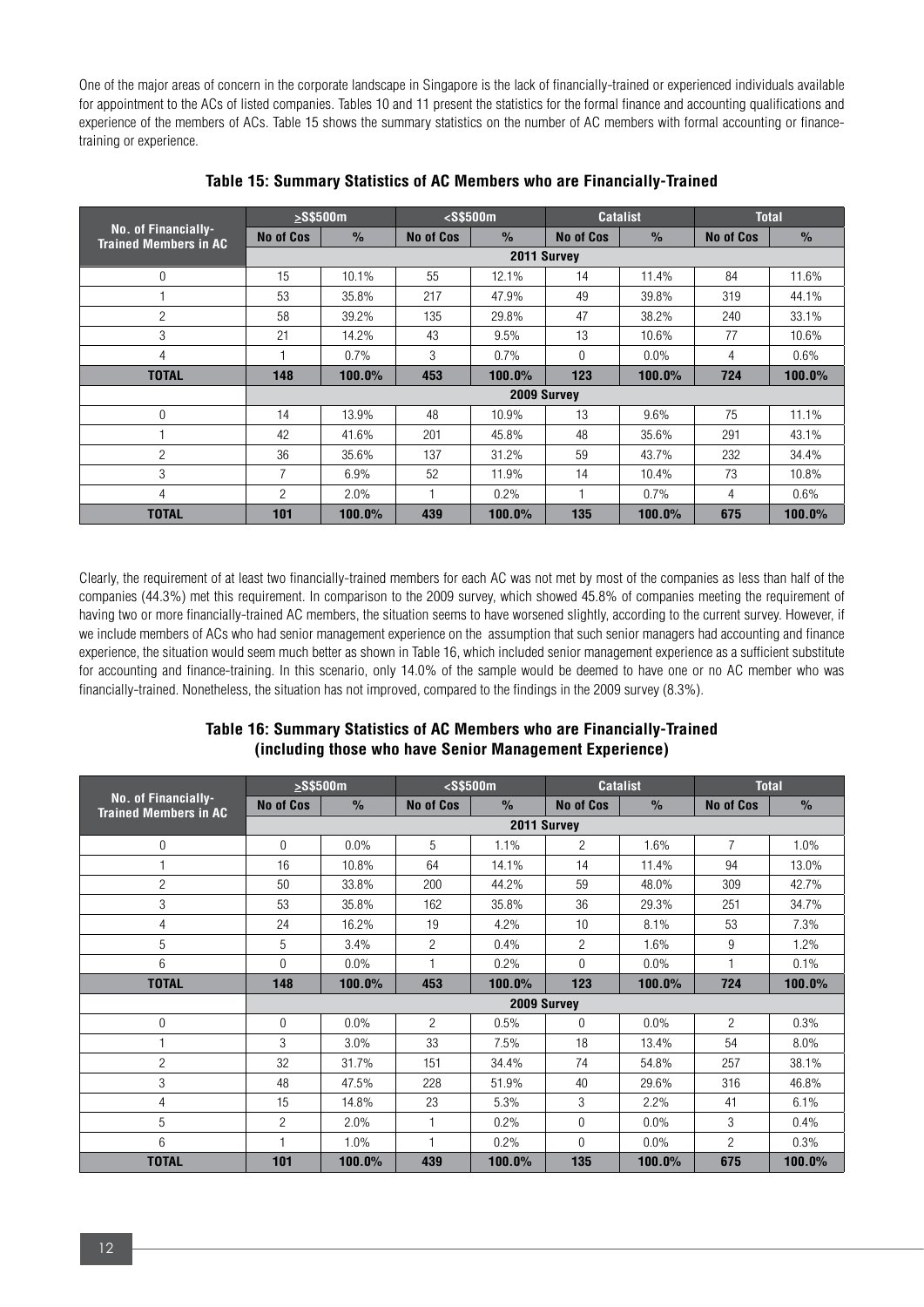To get a better understanding as to whether the CG Code has resulted in a greater number of financially-trained individuals joining ACs, Table 17 provides a breakdown of the relationship between the years of association with the company for AC members and the number of AC members who were financially-trained.

Table 17 suggests that the 2011 survey shows that 97.7% of chairmen of ACs that had been with the companies for less than or equal to one year and 92.0% of those within one to five years are financially-trained. This is also generally true for newly-appointed members of ACs. Compared to the findings in the 2009 survey, there is a trend of more finance-trained individuals joining the ACs of companies, namely, 97.7% (2011) versus 84.8% (2009) of chairmen of ACs who joined the companies within one year and 69.3% (2011) versus 43.0% (2009) of members who joined the company within one year. This suggests that the Companies Act and the CG Code have resulted in getting more financially-trained individuals to become chairmen and members of ACs in recent years.

|                               |           | <b>Chairmen</b> |               |           | <b>Members</b> |               | <b>Total</b> |          |       |  |
|-------------------------------|-----------|-----------------|---------------|-----------|----------------|---------------|--------------|----------|-------|--|
|                               | <b>No</b> | Trained*        | $\frac{1}{2}$ | <b>No</b> | Trained*       | $\frac{9}{6}$ | <b>No</b>    | Trained* | $\%$  |  |
|                               |           | 2011 Survey     |               |           |                |               |              |          |       |  |
| Less than or equal to 1 Year  | 86        | 84              | 97.7%         | 316       | 219            | 69.3%         | 402          | 303      | 75.4% |  |
| More than 1 to 5 Years        | 250       | 230             | 92.0%         | 563       | 380            | 67.5%         | 813          | 610      | 75.0% |  |
| More than 5 Years to 10 Years | 211       | 175             | 82.9%         | 374       | 245            | 65.5%         | 585          | 420      | 71.8% |  |
| Greater Than 10 Years         | 118       | 90              | 76.3%         | 220       | 143            | 65.0%         | 338          | 233      | 68.9% |  |
| Insufficient Information      | 59        | 57              | 96.6%         | 157       | 105            | 66.9%         | 216          | 162      | 75.0% |  |
| <b>TOTAL</b>                  | 724       | 636             | 87.8%         | 1,630     | 1,092          | 67.0%         | 2,354        | 1,728    | 73.4% |  |
|                               |           |                 |               |           | 2009 Survey    |               |              |          |       |  |
| Less than or equal to 1 Year  | 112       | 95              | 84.8%         | 302       | 130            | 43.0%         | 414          | 225      | 54.3% |  |
| More than 1 to 5 Years        | 240       | 177             | 73.8%         | 559       | 185            | 33.1%         | 799          | 362      | 45.3% |  |
| More than 5 Years to 10 Years | 127       | 76              | 59.8%         | 235       | 86             | 36.6%         | 362          | 162      | 44.8% |  |
| Greater Than 10 Years         | 87        | 45              | 51.7%         | 163       | 40             | 24.5%         | 250          | 85       | 34.0% |  |
| Insufficient Information      | 108       | 78              | 72.2%         | 223       | 83             | 37.2%         | 331          | 161      | 48.6% |  |
| <b>TOTAL</b>                  | 674       | 471             | 69.9%         | 1,482     | 524            | 35.4%         | 2,156        | 995      | 46.2% |  |

#### **Table 17: Relationship between Number of Years AC Members have been with the Company and Number of AC Members who are Financially-Trained**

\*Financially-trained.

### **5.6 Assessment of Any Other Issues Deemed Pertinent to the Research Topic**

One area in which the current survey pays attention to is the presence and role of alternate directors in the ACs. There were 19 alternate directors on the ACs for 19 different companies as compared to only one alternate director for the AC members in the 2009 survey. The presence of alternate directors was evenly spread among the three types of companives, namely, there were four alternate directors among the companies with market capitalisation more than or equal to S\$500 million, nine alternate directors among the companies with market capitalisation less than S\$500 million and seven in the Catalist. Only one served as an alternate to the chairman of an AC. Nine of these directors had been with the company for one year or less. This may be an indication that having alternate directors is becoming more prevalent and it is open for discussion whether members of ACs should be allowed to have alternate directors since ACs have a critical role to play in the proper governance of the company.

The profiles of these alternate directors were relatively similar to the profile of the rest of the directors in the survey.

# **6. CONCLUSION**

This survey is a follow-up of the 2009 survey and it provides a continued understanding of listed companies' compliance with the various legislations and the CG Code with respect to these companies. In general, the survey found that the Companies Act and the CG Code have been effective in bringing forth structural changes to the composition of ACs of listed companies in Singapore. Most companies are complying with the corporate governance guidelines. However, there are a few differences in the findings of the current survey vis-à-vis the 2009 survey. This suggests that companies seem to have settled into the requirements of the CG Code on ACs with few improvements since the last survey. One notable difference is the trend in getting finance-trained individuals to be members of ACs. However, the ideal of having two members of the AC who are finance-trained is still a distance away if senior management experience is not used to proxy financial skills or training. Finally, there is an increasing trend of appointing alternate directors to AC members.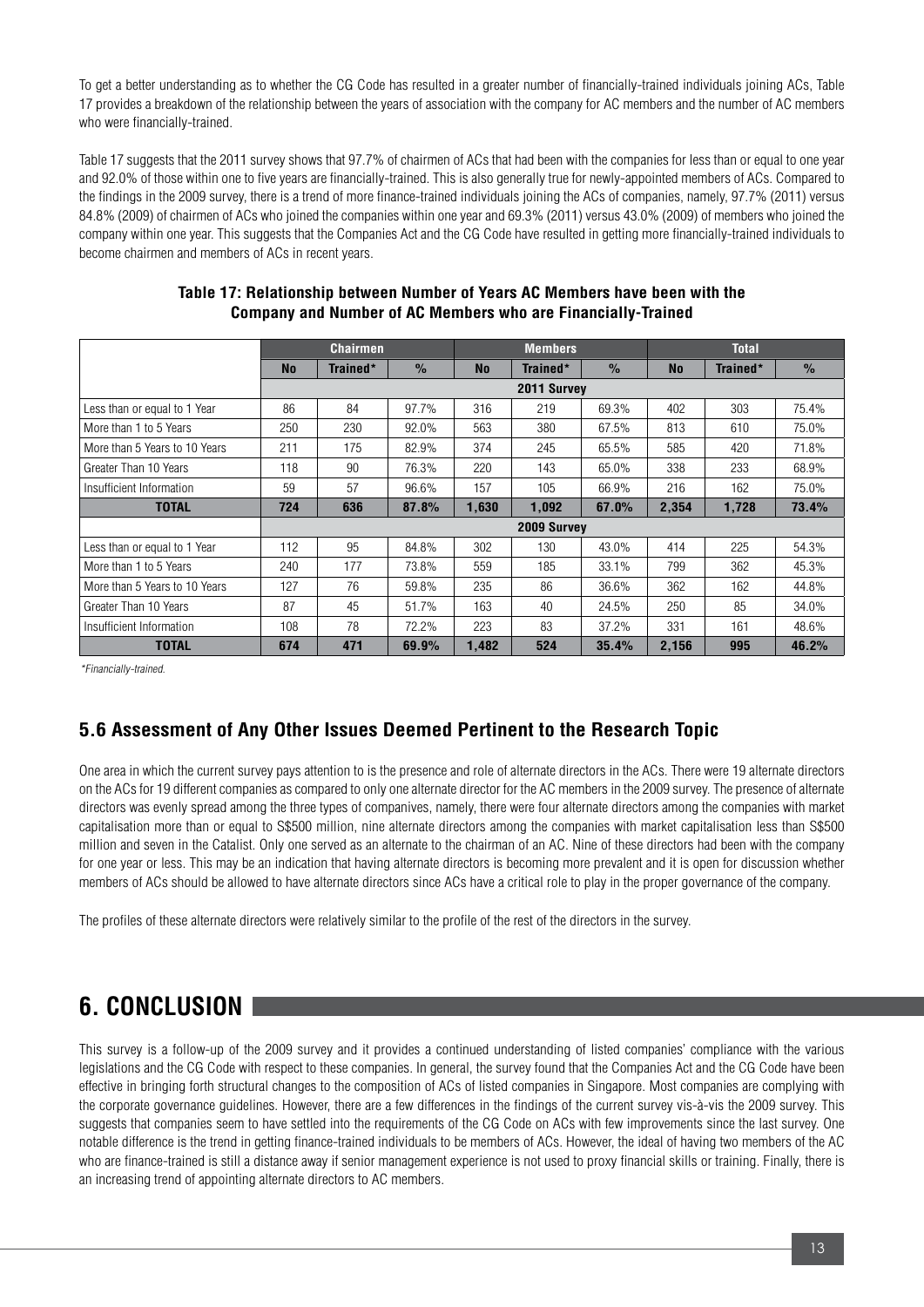# **DISCUSSION ON AUDIT COMMITTEES**

**Question 1: How well are the listed companies in Singapore complying with the regulatory requirements and guidelines governing audit committees?**

Currently, there are five major sources of regulations that prescribe best practices for ACs:

- a. The Companies Act (Chapter 50), Section 201B;
- b. The Singapore Code of Corporate Governance (2005);
- c. The Guidelines on Corporate Governance for Banks, Financial Holding Companies and Direct Insurers which are Incorporated in Singapore (2010) by the Monetary Authority of Singapore;
- d. The Singapore Exchange Listing Rules; and
- e. Guidebook for Audit Committees in Singapore (2008) by the Audit Committee Guidance Committee.

The key statistics from the survey report pertaining to the compliance of relevant Code and rules are summarised in Table 18.

Overall, listed companies complied with the relevant regulatory requirements and guidelines in having ACs (100%) and the minimum three-member requirement (99.3%) except for instances where there was a vacancy to be filled. For the independence of chairmen, all companies complied except for the three secondary listed companies (99.6%), which had executive directors as chairman of the AC.

With reference to Table 18, if we use the companies' disclosure of independent directors, 78.6% of all the members of AC<sup>18</sup> in the 2011 survey were independent but if we include non-executive directors as independent directors, the percentage would increase to 96.1%.

On the requirements of at least two financially-trained AC members, using a strict definition of individuals who were formally trained in accounting and finance or who were practicing in the accounting and finance related fields, only 44.3% of the sample meet this requirement. However, if the scope is widened to include senior management experience, the percentage would increase to 86.0%.

Therefore, we can conclude from the survey that the regulatory requirements or guidelines governing ACs are generally complied with. An area that may require some attention is the definition of "financially-trained" members of the AC which at this juncture is subject to varying interpretations.

#### **Question 2: What are some further improvements in best practices which we should consider given the above compliance by the listed companies?**

We would like to suggest two improvements in the current best practices.

#### **(I) "Independence"**

First, there is a need for a common definition and understanding of "independence" as the various regulatory requirements and guidelines have different promulgation and articulation of what is independence. For example, the Companies Act, Chapter 50, Section 201B does not use the phrase "independent director" but instead implies independence using the description in the following manner:

- 1. "Non-executive directors of the company or any related corporation;
- 2. A spouse, parent, brother, sister, son or adopted son or daughter or adopted daughter of an executive director of the company or of any related corporation; or
- 3. Any person having a relationship which, in the opinion of the board of directors, would interfere with the exercise of independent judgment in carrying out the functions of an audit committee."

On the other hand, the CG Code specifically mentions that "The AC should comprise at least three directors, all non-executive, the majority of whom, including the Chairman, should be independent." (para. 11.1) and the definition of "independent director" in the CG Code is as follows:

"An 'independent' director is one who has no relationship with the company, its related companies or its officers that could interfere, or be reasonably perceived to interfere, with the exercise of the director's independent business judgment with a view to the best interests of the company. Examples of such relationships, which would deem a director not to be independent, include:

- (a) a director being employed by the company or any of its related companies for the current or any of the past three financial years;
- (b) a director who has an immediate family member who is, or has been in any of the past three financial years, employed by the company or any of its related companies as a senior executive officer whose remuneration is determined by the remuneration committee;
- (c) a director, or an immediate family member, accepting any compensation from the company or any of its subsidiaries other than compensation for board service for the current or immediate past financial year; or

| <b>Relevant Codes or Rules</b>                                                             | <b>Requirements /</b><br><b>Recommendations</b>                    | <b>2011 Compliance Rate</b>                                                                                                    | <b>2009 Compliance Rate</b>                                                                                      |
|--------------------------------------------------------------------------------------------|--------------------------------------------------------------------|--------------------------------------------------------------------------------------------------------------------------------|------------------------------------------------------------------------------------------------------------------|
| CA, Section 201B(1); CG Code, para. 11;<br>GAC, para. 1.2.                                 | An AC in place                                                     | 100%                                                                                                                           | 100%                                                                                                             |
| CA, Section 201B(2); CG Code, para. 11.1;<br>GAC, para. 1.2.1.                             | At least three members<br>(Table 7)                                | 99.3%19                                                                                                                        | 99.2%                                                                                                            |
| CA, Section 201B(3); SGX Listing Rule 704;<br>CG Code, para. 11.1; GAC, para. 1.2.9        | Independent AC Chairman<br>(Table 8)                               | 99.5% <sup>20</sup> (independent director only)<br>99.6% (including non-executive director)                                    | 99.9% (independent director only)<br>100.0% (including non-executive director)                                   |
| CA, Section 201B(2); SGX Listing Rule 704;<br>CG Code, para. 11.1; GAC, paras. 1.2.1-1.2.3 | Independence of AC<br>members (Table 8)                            | 78.6% <sup>18</sup> (independent director only)<br>96.1% (including non-executive director)                                    | 80.0% (independent director only)<br>97.1% (including non-executive director)                                    |
| CG Code, para. 11.2;<br>GAC, para. 1.2, 1.2.4-1.2.5                                        | At least two financially-<br>trained AC members<br>(Table 15 & 16) | 44.3% <sup>18</sup> (academic qualification and<br>professional practice)<br>86.0% (including Senior Management<br>experience) | 45.8% (academic qualification and<br>professional practice)<br>91.7% (including Senior Management<br>experience) |

#### **Table 18: Summary of Key Statistics Pertaining to the Compliance of Relevant Code and Rules**

<sup>&</sup>lt;sup>8</sup> Companies Act, Section 201B(1) does not require all members of the AC to be independent. The statistic refers to 100% independent members for AC.

<sup>&</sup>lt;sup>19</sup> Companies Act, Section 201B(4) allows companies to replace a resigned or demised AC member within three months. Companies that have less than three AC members are generally in the process of replacing their AC members 20 The three non-compliance companies do not violate the Companies Act as they are foreign registered companies.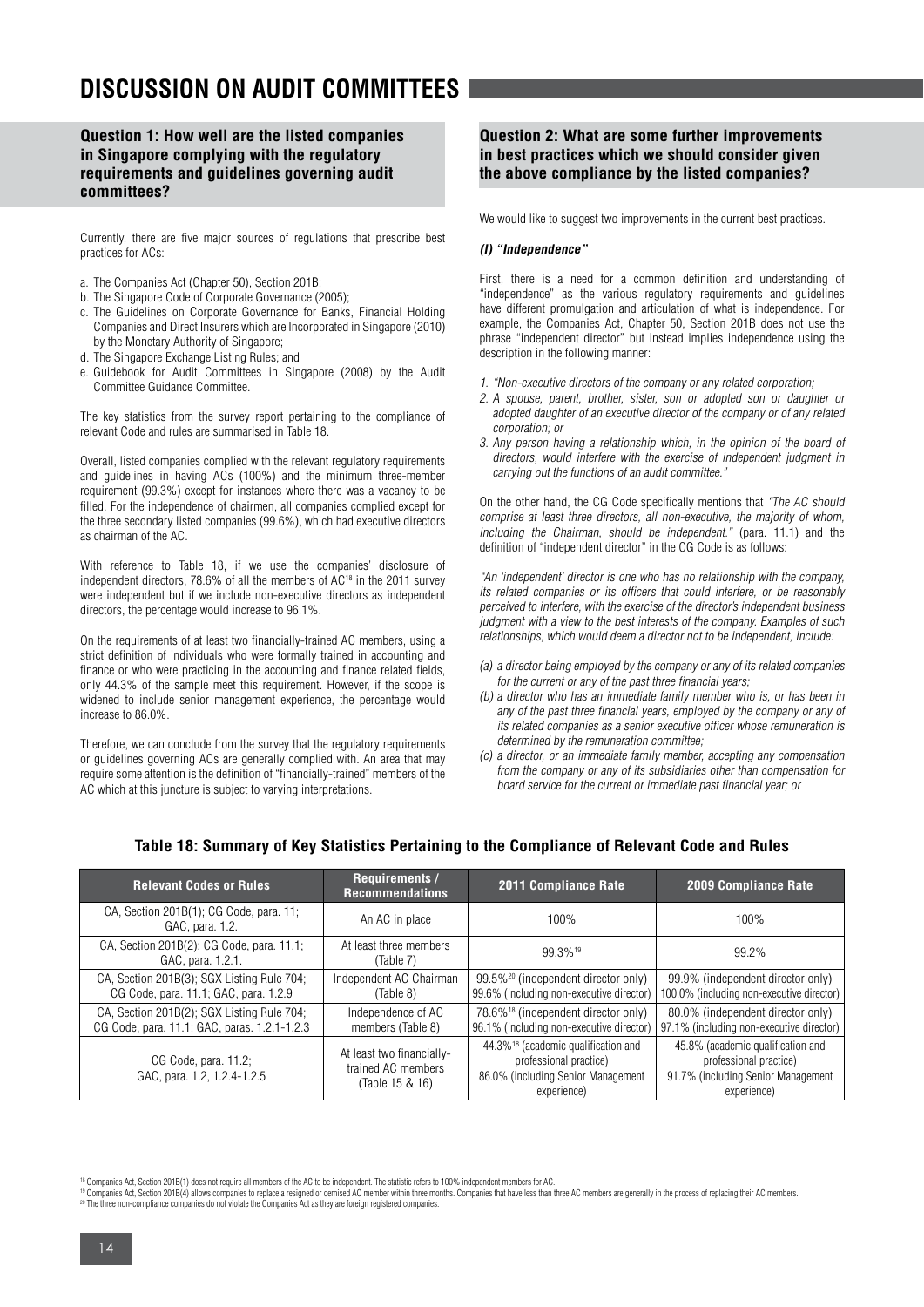(d) a director, or an immediate family member, being a substantial shareholder of or a partner in (with 5% or more stake), or an executive officer of, or a director of any for-profit business organisation to which the company or any of its subsidiaries made, or from which the company or any of its subsidiaries received, significant payments in the current or immediate past financial year. As a guide, payments aggregated over any financial year in excess of S\$200,000 should generally be deemed significant."(para. 2.1)

The Consultation Paper on the Proposed Revision to the Code of Corporate Governance (hereafter called PR-CCG) by the Corporate Governance Council issued in June 2011 has a key proposal on "Director Independence". Additional instances where a director will be deemed non-independent include:

- "if the director is or was, in the current or any of the past three financial years, a substantial shareholder, partner, executive officer, or director of organisations to which the company or any of its related corporations made, or received significant payments or material services in the current or immediate past financial year;
- if the director is a substantial shareholder or an immediate family member of a substantial shareholder of the company,
- if the director is or has been directly associated with a substantial shareholder of the company in the current or any of the past three financial years; and
- if the director has served on the Board for more than nine years from the date of his or her first election." (Key Proposal 1)

Finally, the GAC articulates the requirement for "independence" of the AC members without calling the members an independent director. "Independence" in the GAC is defined in view of the following factors:

- **• "Shareholding interest:** A shareholding interest in the company beyond a certain limit. This shareholding interest should include share options and other convertible securities, as well as, all shareholdings held by the Director's immediate family members.
- **• Gift or financial assistance:** The receipt of shares or other securities in the company by way of a gift or financial assistance from the company or its major shareholders for the purchase of shares/securities in the company other than pursuant to an approved scheme.
- **• Past association:** Past association with a professional adviser as a Director, partner, principal or employee who has, in the immediate past, before the Director's appointment, provided professional services of a significant or material nature or scope to the listed company (and related parties where the listed company has close business or operational interactions with such related parties). An intervening period of one year is sometimes applied for this assessment. Whether such a period is appropriate depends on the circumstances, which the AC member is in the best position to judge.
- **Business dealings:** Material business dealings or involvement with the company or its related parties in the recent past.
- **Representative of shareholder:** A representative of a shareholder appointed specifically to represent or protect the interest of that shareholder whose interests are not the same as those of the shareholders as a whole.
- **• Financial dependence:** Financial dependence on the listed issuer or its related parties, e.g. if a Director has no other major sources of income and is financially dependent on the fees, he would need to carefully consider whether he can indeed exercise the independent judgment required of him.' (para. 1.2.2)

The challenge in the concept of independence of a director is that different regulatory sources provide different versions or specifications. It will be an improvement if the Companies Act, the CG Code and the GAC adopt a common description or definition of independence. Confusion can arise, for example, under the Companies Act, a non-executive directive is deemed to be independent but a non-executive director and an independent director are not synonymous or interchangeable in substance, namely the set of independent directors is a subset of non-executive directors.

Therefore, it may be appropriate to suggest that generically, there should be only three major classifications of directors, namely, independent directors, alternate directors and directors. The last category of directors will be deemed as non-independent and they will include executive directors. Whether nonexecutive directors are independent or not will depend on whether the rest of the definitions of independence are satisfied. This means that non-executive directors are deemed non-independent unless they are specially held out as independent. This is consistent with the notion that the set of independent directors is a subset of the set of non-executive directors. In addition, there

will be greater clarity if companies are encouraged to use only the above three categories with further qualification as to whether they are executive or nonexecutive.

#### **(II) "Financially-Trained"**

A second area of improvement is the definition of "financially-trained". The Companies Act is silent on the requirement of a financially experienced individual in the AC. Nonetheless, the functions of the AC as defined in Section 201B(5) seem to require members of the AC to be knowledgeable in audit matters, internal control or financial reporting. The CG Code has the following requirement:

"The Board should ensure that the members of the AC are appropriately qualified to discharge their responsibilities. At least two members should have accounting or related financial management expertise or experience, as the Board interprets such qualification in its business judgement." (para. 11.2)

The duties of the AC as spelt out in para. 11.4 of the CG Code are in substance similar to the expectations in the Companies Act, Section 201B(5). Finally, the GAC has a more extensive articulation of what is "accounting or related financial management expertise or experience" in para. 1.2.4:

- **• "The ability to read and understand financial statements**, including a company's balance sheet, income statement and cash flow **statement**
- **• The ability to understand and assess the general application** of local or other generally accepted accounting principles.
- **• The ability to ask pertinent questions** about the company's financial reporting process.
- **• The ability to effectively challenge Management's assertions** on financials and Management's responses when appropriate.
- **• The ability to understand internal controls and risk factors** relevant to the company's operations, including those relating to complex financial instruments that are in use.
- **• Experience gained through executive responsibility** for a sizeable business including having or having had responsibility for the finance function, such as being or having been a chief executive officer, chief financial officer or other senior officer with financial oversight responsibilities.
- **• Education or professional qualifications** relating substantially to accounting or finance.
- **• Experience in working** within the areas of corporate finance, financial reporting or accounting.

Therefore, to enable a common understanding or aligned expectation of what "accounting or related financial management expertise or experience" means, we propose that the working definition of the GAC be adopted in the CG Code and Companies Act in order to remove any possible ambiguities. A second suggestion is that companies may be required to disclose in their opinions whether their AC members meet the definition of relevant "accounting or related financial management expertise or experience" as articulated in the GAC, para, 1.2.4. A final suggestion is that in addition to the AC having at least two members who are financially skilled, one of the two or more financially skilled individuals should be the chairman of the AC. Companies should be required to disclose the qualification or accounting and financial skills of the chairman of the AC.

#### **Question 3: Have companies' compliance increased over time?**

The overall compliance is stable between the two surveys. Although some rates decreased marginally, it does not mean the quality of AC governance has deteriorated because the number of companies in the sample has also increased from 675 in 2009 to 724 in 2011, an increase of 7.3%.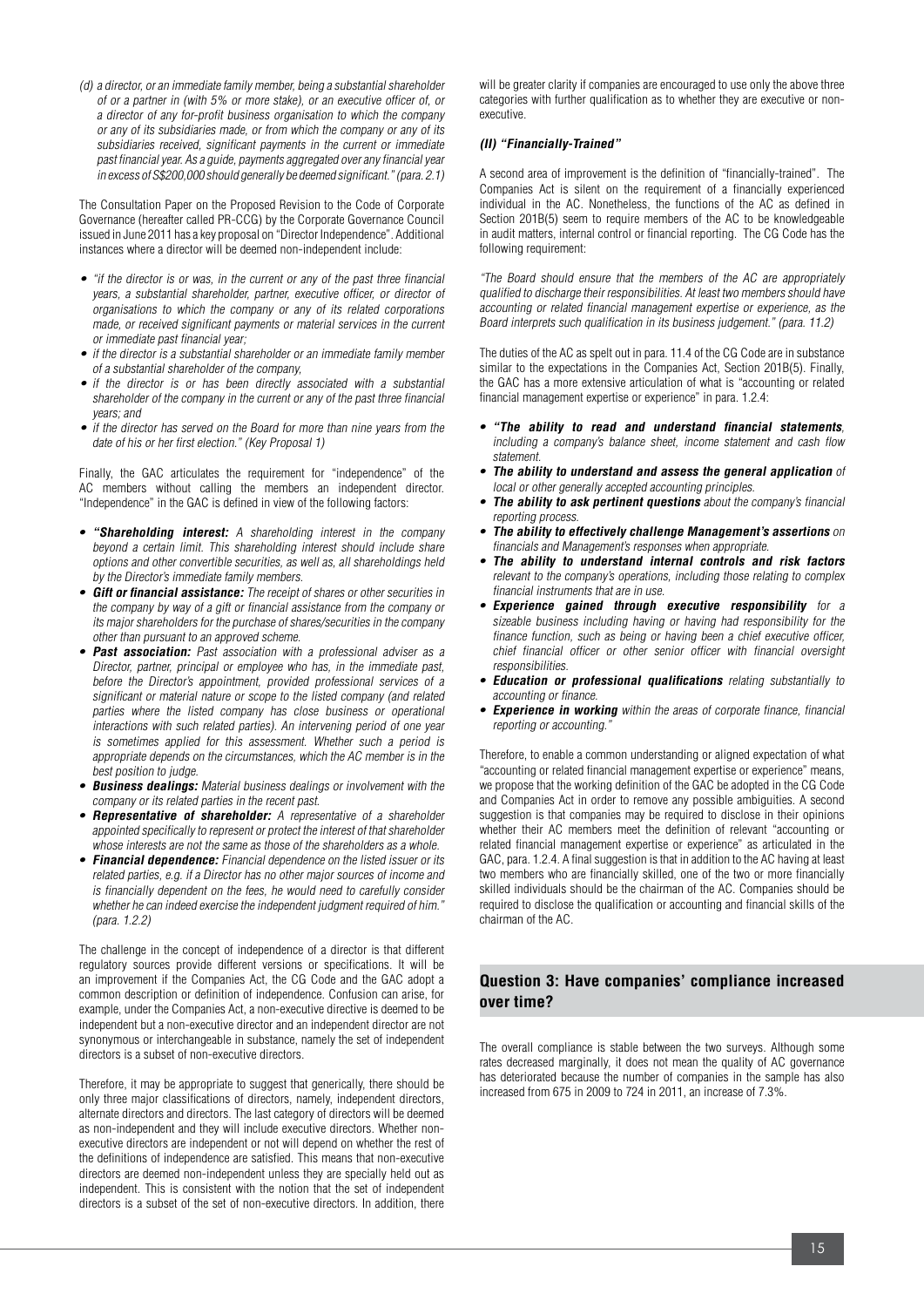#### **Question 4: The Singapore Code of Corporate Governance was last reviewed in 2005. Is there any advancement in corporate governance practices with respect to ACs between now and 2005?**

The recent Consultation Paper on the PR-CCG by the Corporate Governance Council issued in June 2011 has the following key proposals which may affect the advancement of best practices for AC. They include:

- a. Director Independence (Key Proposal 1)
- b. Director Training (Key Proposals 3 and 4)
- c. Multiple Directorships (Key Proposal 5)
- d. Alternate Directors (Key Proposal 6)
- e. Remuneration Practices and Disclosures (Key Proposal 7)

We will now discuss how the above key proposals can further enhance corporate governance practices with respect to the ACs.

For director independence, this is a welcome move to articulate clearly the definition of independence and to use this standard definition as the benchmark. The Companies Act and the GAC should consider aligning their definition of independence with the Key Proposal 1.

For director training, this is crucial because as the accounting and financial complexities of companies continue to rise, members of ACs need to be kept up to date on their accounting and financial management related skills and knowledge. Therefore, as part of their function as AC members, they should be funded to upgrade their skills and knowledge.

The issue of multiple directorships had been discussed at length. The general conclusion was that the Nomination Committee should "deliberate on this matter and satisfy themselves that each director is able to carry out his duties, taking into consideration the director's other board representations and principal commitments" and each "board should also set and disclose the maximum number of listed company board representations its directors can hold" in the PR-CCG.

We hold a contrary position on this as the roles and responsibilities of the members of the ACs are well-defined and their diligence and utmost attention have significant implications on the company. Since listed companies are mandatorily required to have quarterly reporting except for companies which are exempted under SGX Listing Rule 705(4), it is reasonable to expect that an AC should meet at least quarterly to vet the quarterly financial reports amongst other responsibilities as defined in the Companies Act, CG Code and GAC. Given these onerous responsibilities, we are doubtful that members who have multiple chairmanships or memberships in ACs will have enough time and will be able to apply significant due diligence and efforts to carry out their responsibilities properly.

There will always be exceptions but a norm should be established beyond which the Board should deliberate whether the individual is able to discharge his duties adequately, for example, by taking into account his professional qualification, experience and existing commitments. We recommend a norm of not exceeding four chairmanships or six memberships of AC for individual directors. A rationale is that an individual who sits on four ACs will be expected to spend at least three days or more every quarter to address the needs of quarterly reporting of the three companies, in addition to other responsibilities of the AC and board's responsibilities. This will be more onerous for chairmen of the ACs. This practically means that for each quarter, individuals who hold six memberships in ACs will have to spend approximately six or more working days to address and handle the quarterly reporting. This is notwithstanding that all listed companies face the same time pressure in reporting their quarterly results. If this norm is adopted, based on the statistics from the 2011 survey, it will at most affect 16 of the 460 individual chairman (3.4%) who held four or more chairmanships or 3 of the 1,258 individual members of ACs (0.2%) who held seven or more membership in ACs. This may be a beneficial move to signal Singapore as a financial hub which does not have a shortage of good accounting and financial professionals who can be members or chairmen of ACs. It also provides a credible signal that the ACs of the listed companies in Singapore are not concentrated in the hands of a few individuals. This may be extremely crucial particularly when there are general shocks in the market and every company under a general shock scenario may require special attentions from the ACs concurrently. It is encouraging to note that the number of multiple chairmanships and memberships in ACs has declined from the 2009 survey as compared to the 2011 survey.

For alternate directors, the PR-CCG clearly identifies the basic problem and thus proposed that "directors should not appoint alternate directors except for limited periods in exceptional circumstances". This is especially critical for ACs because of the need for continuity in dealing with the internal control, financial matters and the roles of the ACs. The increasing trend of appointing alternate directors is particularly worrying as the survey found a significant increase in alternate directors amongst members of the ACs (19 alternate directors in 2011 as compared to one alternate director in 2009).

Finally, with regards to remunerations of directors, we fully agree that "the level and structure of remuneration should be aligned with the long-term interests and risk policies of the company" particularly for members of ACs who serve as the ultimate financial gatekeepers of the company. This may suggest the development of a market for members of ACs because of their expertise

#### **Question 5: Do you see a need to establish a minimum cap on the number of AC meetings for a listed company?**

The current quarterly reporting for listed companies may already set a practical minimum cap on the number of AC meetings for listed companies as it is difficult to reconcile the practice where quarterly earnings are released to the market without the clearance from the ACs. The findings of the survey clearly show that the median number of AC meetings per year for the companies in the survey was four. Therefore, the market may have already prescribed that ACs should meet at least four times a year in general or at least twice a year for firms with market capitalisation of less than S\$75m.

#### **Question 6: Is there a need to impose the requirement that at least one member of the AC should be knowledgeable in financial reporting or has accounting or auditing expertise?**

Empirical research based on US stock markets has shown that ACs with accounting expertise in its membership are negatively associated with earnings restatement, SEC enforcement and suspicious auditor switches, and positively related to corporate credit ratings.<sup>21</sup> The appointment of new AC members with accounting or auditing expertise also induces positive market reactions, suggesting that investors do value accounting experts to look after their investments.<sup>22</sup> There seems to be evidence to suggest that it may be a good practice to have at least one member of the AC who is knowledgeable in financial reporting or has accounting or auditing expertise. It may be desirable for such an individual to be a member of any global organisation for the accountancy profession within the International Federation of Accountants (IFAC).

#### **Question 7: Should there be a tenure limit in the membership of AC?**

It is of interest that the PR-CCG takes the position that "the independence of directors may be compromised after a long period of service due to their friendship and collegiality with management". Independence is a highly critical factor in the effectiveness of a member of AC. Therefore, it is logical to suggest a maximum tenure in the membership of an AC. The PR-CCG proposes a nine years threshold for a director to be deemed to lose its independence. As a member of an AC, this may be shorter. Therefore, a maximum tenure of less than nine years may be a useful starting point.

<sup>21</sup> See Mustafa and Youssef, 2010; Krishnan and Lee, 2009; DeZoort, Hermanson and Houston, 2008; Dhaliwal, Naiker and Navissi, 2007; Abbott, Parker and Peters, 2004. 22 See Naiker, 2007.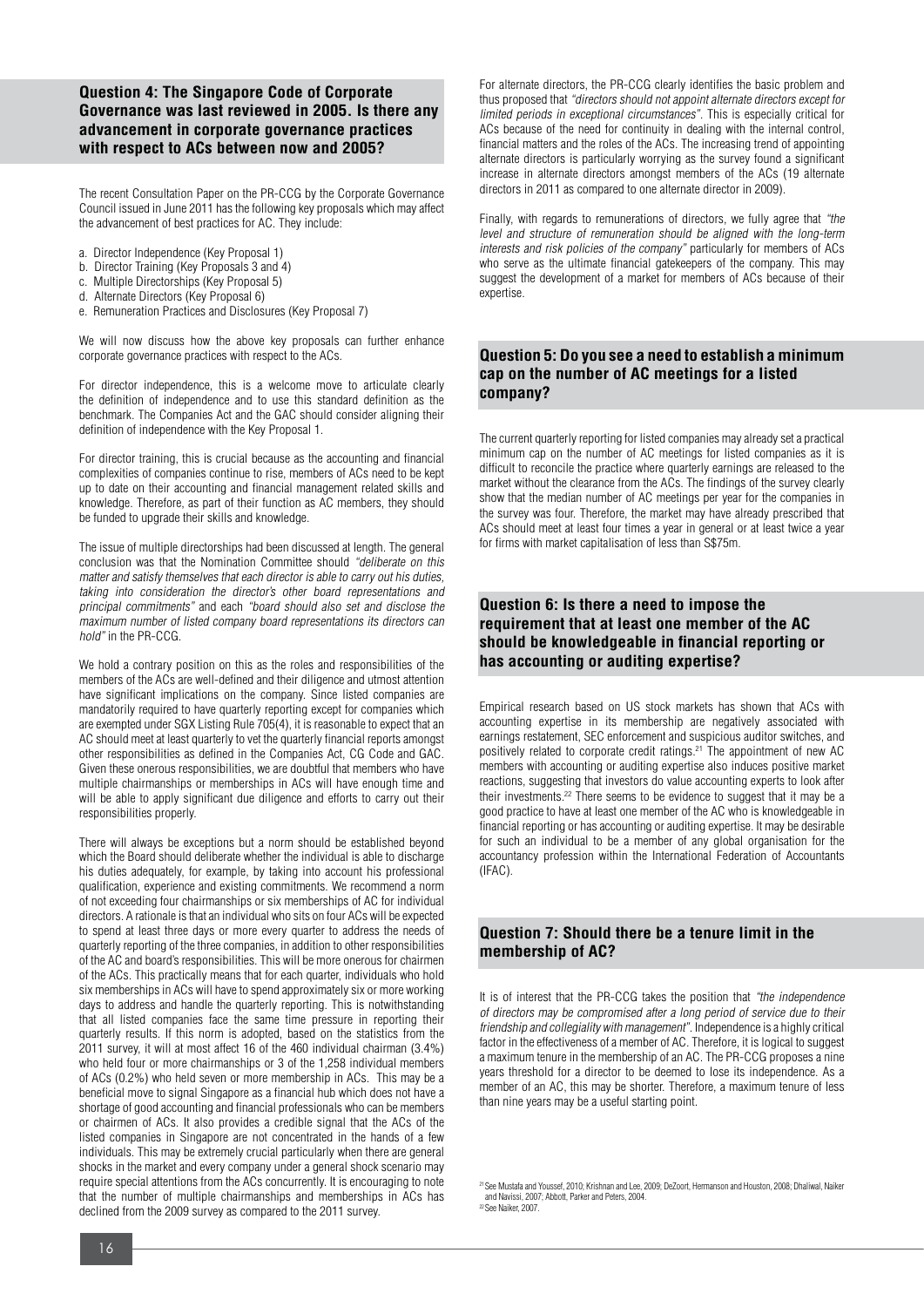# **REFERENCE**

Abbott, L.J., S. Parker, and G.F. Peters (2004) Audit Committee Characteristics and Restatements, Auditing: A Journal of Practice & Theory, 23(1):69-87.

DeZoort, E.T., D.R. Hermanson, and R.W. Houston (2008). Audit Committee Member Support for Proposed Audit Adjustments: Pre-SOX versus Post-SOX Judgements, Auditing: A Journal of Practice & Theory, 27(1):85-104.

Dhaliwal, D., V. Naiker, and F. Navissi (2007). Audit Committee Financial Expertise, Corporate Governance and Accruals Quality: An Empirical Analysis, Working Paper.

Krishnan, J., and J.E. Lee (2009). Audit Committee Financial Expertise, Litigation Risk, and Corporate Governance, Auditing: A Journal of Practice & Theory, 28(1):241-261.

Mustafa, S.T., and N.B. Youssef (2010). Audit Committee Financial Expertise and Misappropriation of Assets. Managerial Auditing Journal, 25(3):208-225.

Naiker, V. (2007) Accruals Quality, Firm Valuation and Audit Committee Accounting Expert Appointments. Working Paper.

### **ANNEX A**

#### **Companies with a Secondary Listing on the Singapore Exchange**

|                | As at 2 January 2008                            | As at 30 April 2010                                                                         |  |
|----------------|-------------------------------------------------|---------------------------------------------------------------------------------------------|--|
| 1              | AGF Canadian Growth Equity Fund                 | AGF Canadian Growth Equity Fund                                                             |  |
| $\overline{2}$ | Autron Corporation Ltd                          | Autron Corporation Ltd                                                                      |  |
| 3              | <b>Australand Property Group</b>                | Australand Property Group                                                                   |  |
| 4              | Benefun International Holdings Ltd              | * China Environmental Resources Group Limited (Formerly Benefun International Holdings Ltd) |  |
| 5              | <b>Burwill Holdings Ltd</b>                     | <b>Burwill Holdings Ltd</b>                                                                 |  |
| 6              | China Merchant Property Development Company Ltd | * China Merchant Property Development Company Ltd                                           |  |
| $\overline{7}$ | Dairy Farm International Holdings Ltd           | Chinavision Media Group Ltd (formerly Shanghai Allied Cement Ltd)                           |  |
| 8              | Global Tech (Holdings) Ltd                      | *Dairy Farm International Holdings Ltd                                                      |  |
| 9              | Guangzhou Investment Company Ltd                | Global Tech (Holdings) Ltd                                                                  |  |
| 10             | Hong Kong Land Holdings Ltd                     | Golden Ocean Group Ltd                                                                      |  |
| 11             | Inch Kenneth Kajang Rubber Public Ltd Company   | *Hong Kong Land Holdings Ltd                                                                |  |
| 12             | Jardine Matheson Holdings Ltd                   | Inch Kenneth Kajang Rubber Public Ltd Company                                               |  |
| 13             | Jardine Strategic Holdings Ltd                  | *Jardine Matheson Holdings Ltd                                                              |  |
| 14             | Konami Corporation                              | *Jardine Strategic Holdings Ltd                                                             |  |
| 15             | Koon Holdings Ltd                               | *Koon Holdings Ltd                                                                          |  |
| 16             | Lung Kee (Bermuda) Holdings Ltd                 | Lung Kee (Bermuda) Holdings Ltd                                                             |  |
| 17             | Macarthurcook Property Securities Fund          | Macarthurcook Property Securities Fund                                                      |  |
| 18             | Mandarin Oriental Holdings Ltd                  | *Mandarin Oriental Holdings Ltd                                                             |  |
| 19             | Maruwa Co Ltd                                   | Maruwa Co Ltd                                                                               |  |
| 20             | Murata Manufacturing Co Ltd                     | Murata Manufacturing Co Ltd                                                                 |  |
| 21             | Nomura Holdings Inc                             | Nomura Holdings Inc                                                                         |  |
| 22             | Omega Navigation Enterprises Ltd                | Omega Navigation Enterprises Ltd                                                            |  |
| 23             | Shangri-La Asia Ltd                             | Shangri-La Asia Ltd                                                                         |  |
| 24             | <b>SP</b> Ausnet                                | <b>SP</b> Ausnet                                                                            |  |
| 25             | Sunway International Holdings Ltd               | Sunway International Holdings Ltd                                                           |  |
| 26             | TPV Technology Ltd                              | TPV Technology Ltd                                                                          |  |
| 27             | Shangri-La Asia Ltd                             | United Overseas Australia Ltd                                                               |  |
| 28             | United Overseas Australia Limited               | Yuexiu Property Co Ltd (formerly Guangzhou Investment Company Ltd)                          |  |

\*Included in the current survey. Source: www.sgx.com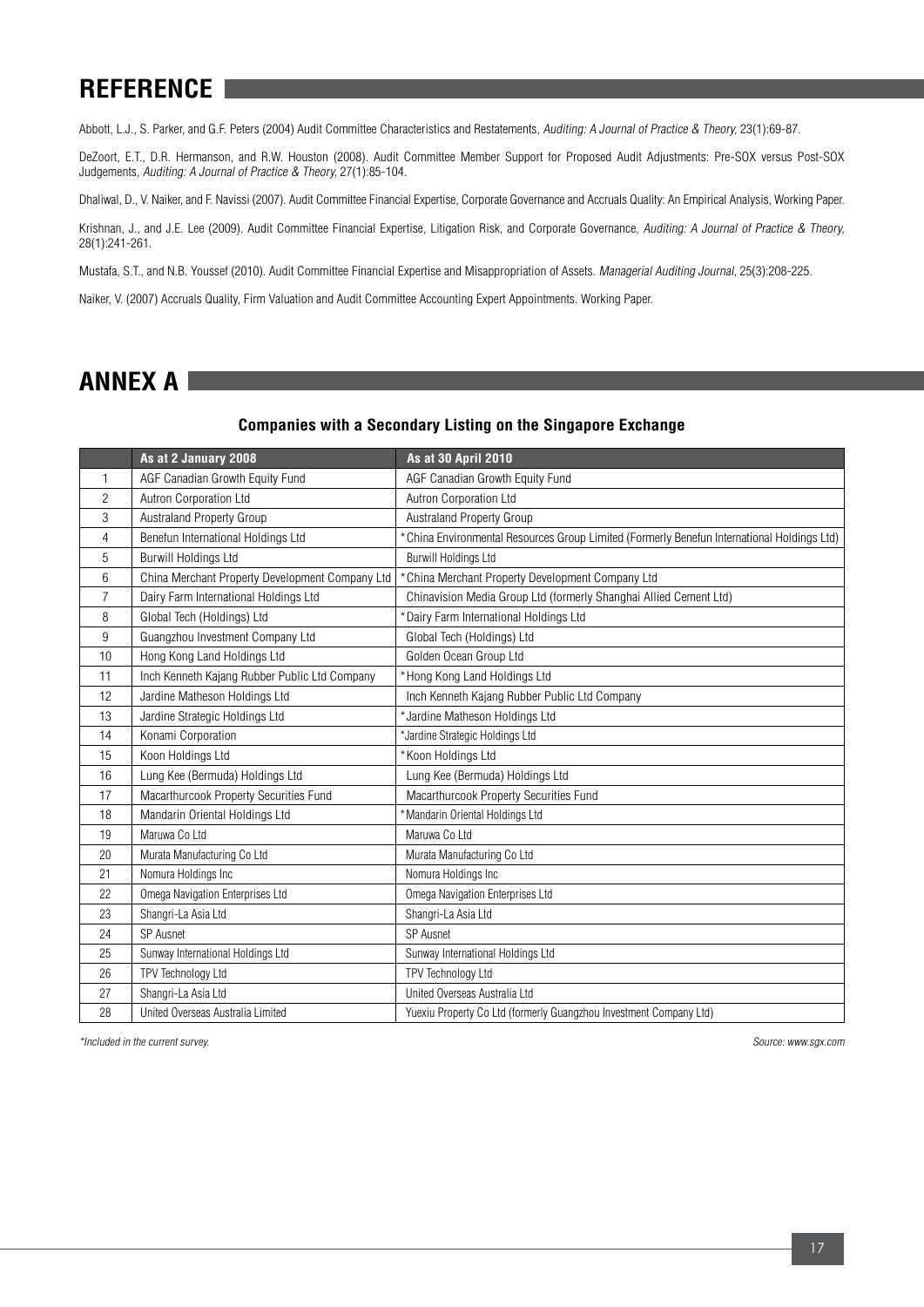### **ANNEX B**

#### **COMPANIES ACT (CHAPTER 50) Audit committees**

**201B.** —(1) Every listed company shall have an audit committee.

- (2) An audit committee shall be appointed by the directors from among their number (pursuant to a resolution of the board of directors) and shall be composed of 3 or more members of whom a majority shall not be -(a) executive directors of the company or any related corporation;
	- (b) a spouse, parent, brother, sister, son or adopted son or daughter or adopted daughter of an executive director of the company or of any related corporation; or
	- (c) any person having a relationship which, in the opinion of the board of directors, would interfere with the exercise of independent judgment in carrying out the functions of an audit committee.
- (3) The members of an audit committee shall elect a chairman from among their number who is not an executive director or employee of the company or any related corporation.
- (4) If a member of an audit committee resigns, dies or for any other reason ceases to be a member with the result that the number of members is reduced below 3, the board of directors shall, within 3 months of that event, appoint such number of new members as may be required to make up the minimum number of 3 members.
- (5) The functions of an audit committee shall be
	- (a) to review  $\overline{a}$ 
		- (i) with the auditor, the audit plan;
		- (ii) with the auditor, his evaluation of the system of internal accounting controls;
		- (iii) with the auditor, his audit report;
		- (iv) the assistance given by the company's officers to the auditor;
		- (v) the scope and results of the internal audit procedures; and
		- (vi) the balance-sheet and profit and loss account of the company and, if it is a holding company, the consolidated balance-sheet and profit and loss account, submitted to it by the company or the holding company, and thereafter to submit them to the directors of the company or the holding company; and
		- (b) to nominate a person or persons as auditor, notwithstanding anything contained in the articles or under section 205, together with such other functions as may be agreed to by the audit committee and the board of directors.
- (6) The auditor has the right to appear and be heard at any meeting of the audit committee and shall appear before the committee when required to do so by the committee.
- (7) Upon the request of the auditor, the chairman of the audit committee shall convene a meeting of the committee to consider any matters the auditor believes should be brought to the attention of the directors or shareholders.
- (8) Each audit committee may regulate its own procedure and in particular the calling of meetings, the notice to be given of such meetings, the voting and proceedings thereat, the keeping of minutes and the custody, production and inspection of such minutes.
- Where the directors of a company or of a holding company are required to make a report under section 201(5) or section 201(6A) and the company is a listed company, the directors shall describe in the report the nature and extent of the functions performed by the audit committee pursuant to subsection (5).
- (10) In this section, "listed company" means a company that is incorporated in Singapore and has been admitted to the official list of a securities exchange in Singapore and has not been removed from the official list.
- (11) Any reference in this section to a director who is not an executive director of a company is a reference to a director who is not an employee of, and does not hold any other office of profit in, the company or in any related corporation of that company in conjunction with his office of director and his membership of any audit committee, and any reference to an executive director shall be read accordingly.

#### **SINGAPORE CODE OF CORPORATE GOVERNANCE 2005 Audit Committee**

#### **Principle:**

11 The Board should establish an Audit Committee ("AC") with written terms of reference which clearly set out its authority and duties.

#### **Guidelines:**

- 11.1 The AC should comprise at least three directors, all non-executive, the majority of whom, including the Chairman, should be independent.
- 11.2 The Board should ensure that the members of the AC are appropriately qualified to discharge their responsibilities. At least two members should have accounting or related financial management expertise or experience, as the Board interprets such qualification in its business judgement.
- 11.3 The AC should have explicit authority to investigate any matter within its terms of reference, full access to and co-operation by Management and full discretion to invite any director or executive officer to attend its meetings, and reasonable resources to enable it to discharge its functions properly.
- 11.4 The duties of the AC should include:
	- (a) reviewing the scope and results of the audit and its cost effectiveness, and the independence and objectivity of the external auditors. Where the auditors also supply a substantial volume of non-audit services to the company, the AC should keep the nature and extent of such services under review, seeking to balance the maintenance of objectivity and value for money;
	- (b) reviewing the significant financial reporting issues and judgements so as to ensure the integrity of the financial statements of the company and any formal announcements relating to the company's financial performance;
	- (c) reviewing the adequacy of the company's internal controls, as set out in Guideline 12.1;
	- (d) reviewing the effectiveness of the company's internal audit function; and
	- (e) making recommendations to the Board on the appointment, reappointment and removal of the external auditor, and approving the remuneration and terms of engagement of the external auditor.
- 11.5 The AC should meet with the external auditors, and with the internal auditors, without the presence of the company's Management, at least annually.
- 11.6 The AC should review the independence of the external auditors annually.
- 11.7 The AC should review arrangements by which staff of the company may, in confidence, raise concerns about possible improprieties in matters of financial reporting or other matters. The AC's objective should be to ensure that arrangements are in place for the independent investigation of such matters and for appropriate follow up action.
- 11.8 The Board should disclose the names of the members of the AC and details of the Committee's activities in the company's annual report.

#### **GUIDELINES ON CORPORATE GOVERNANCE FOR BANKS, FINANCIAL HOLDING COMPANIES AND DIRECT INSURERS WHICH ARE INCORPORATED IN SINGAPORE (2010)**

**By The Monetary Authority Of Singapore Audit Committee**

**Similar to the SINGAPORE CODE OF CORPORATE GOVERNANCE 2005 except for the following additional provision:**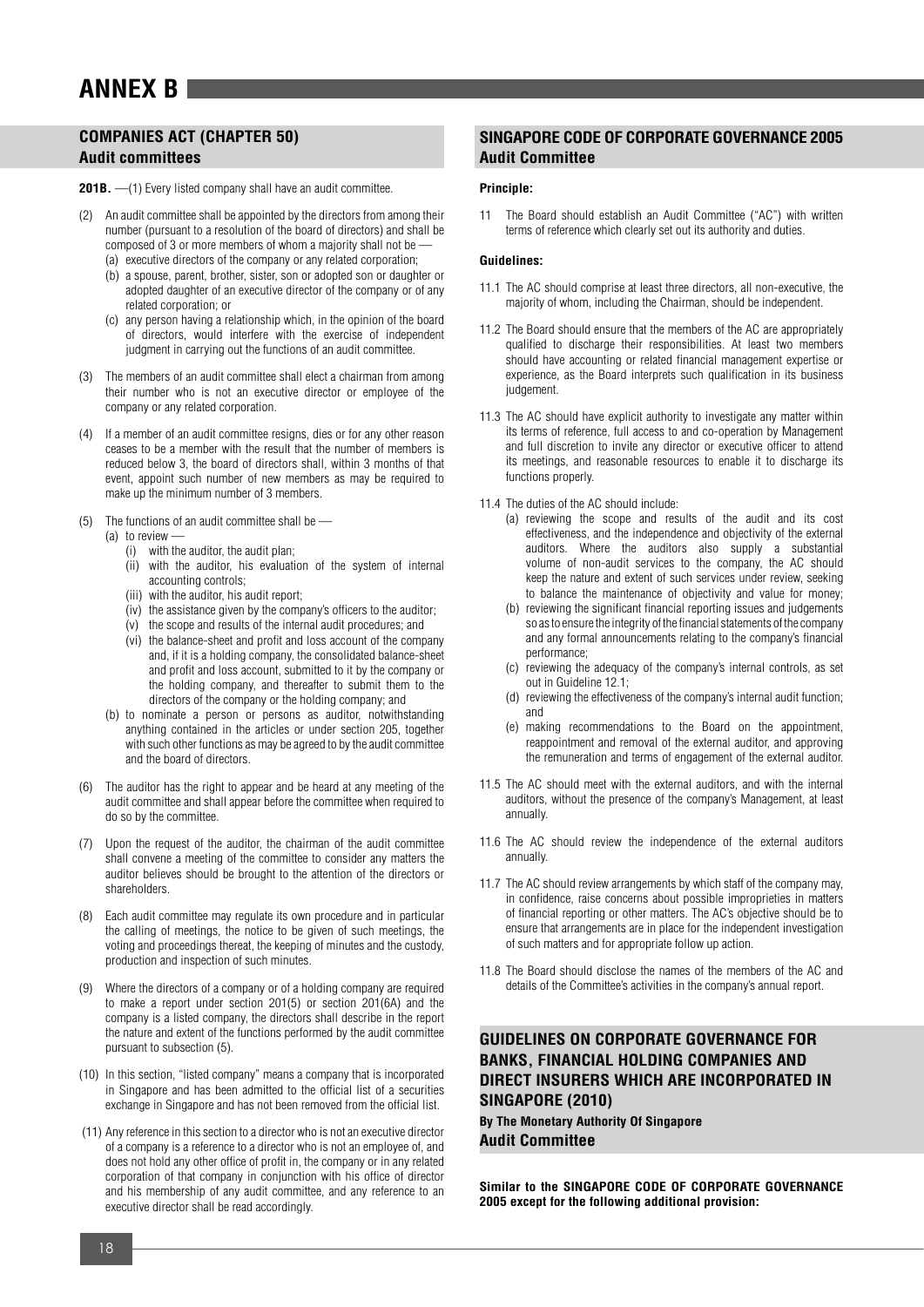Additional Guideline of the Authority

- 11.9 The AC should be responsible for reviewing the accounting policies and practices of the Financial Institution
- 11.10 The AC should maintain records of all its meetings, in particular records of discussions on key deliberations and decisions taken

#### **THE SINGAPORE EXCHANGE LISTING RULES Chapter 7: Continuing Obligations**

Rule 704

(8) Any appointment or reappointment of a director to the audit committee. The issuer must state in the announcement whether the board considers the director to be independent. The issuer must also provide such additional disclosure as may be appropriate in the circumstances to enable its shareholders to assess the independence or otherwise of the appointed director. In the event of any retirement or resignation which renders the audit committee unable to meet the minimum number (not less than three) the issuer should endeavour to fill the vacancy within two months, but in any case not later than three months.

#### **AUDIT COMMITTEE GUIDANCE COMMITTEE GUIDEBOOK FOR AUDIT COMMITTEES IN SINGAPORE (2008) Audit Committee Composition**

#### **1.2 Best Practices:**

The AC plays a critical role in ensuring the integrity of the financial statements through its oversight of the company's financial reporting process, the internal control system and the audit function. To discharge this role properly, the AC must ensure that it has individuals with the appropriate qualifications to provide independent, objective and effective oversight.

#### **Independence and Objectivity**

- 1.2.1 An AC is required to have a minimum of 3 members, although it is common for an AC to comprise more than 3 members, depending on the scope and complexity of its work.
- 1.2.2 The consideration of independence is often a matter of substance rather than of strict compliance with specific rules. The individual Director would be in the best position to determine his independence having regard to his circumstances and relationships with the company and related parties. Below are some additional factors Directors could consider when confirming their independence:
	- **Shareholding interest:** A shareholding interest in the company beyond a certain limit. This shareholding interest should include share options and other convertible securities, as well as, all shareholdings held by the Director's immediate family members
	- **Gift or financial assistance:** The receipt of shares or other securities in the company by way of a gift or financial assistance from the company or its major shareholders for the purchase of shares/securities in the company other than pursuant to an approved scheme
	- • **Past association:** Past association with a professional adviser as a Director, partner, principal or employee who has, in the immediate past, before the Director's appointment, provided professional services of a significant or material nature or scope to the listed company (and related parties where the listed company has close business or operational interactions with such related parties). An intervening period of one year is sometimes applied for this assessment. Whether such a period is appropriate depends on the circumstances, which the AC member is in the best position to judge
	- **Business dealings:** Material business dealings or involvement with the company or its related parties in the recent past
	- **Representative of shareholder:** A representative of a shareholder appointed specifically to represent or protect the interest of that shareholder whose interests are not the same as those of the shareholders as a whole
- **Financial dependence:** Financial dependence on the listed issuer or its related parties, e.g. if a Director has no other major sources of income and is financially dependent on the fees, he would need to carefully consider whether he can indeed exercise the independent judgement required of him
- 1.2.3 The factors set out in 1.2.2 are not intended to be exhaustive. The Nominating Committee would still need to conduct its own assessment of the individual's independence. Correspondingly, the prospective Director should be diligent in disclosing relationships significant to the company or himself that might potentially compromise his independence (real or perceived), that of the AC or the Board.

#### **Qualification for membership**

- 1.2.4 As a body, the AC should possess the relevant skills in order to be effective overseers of the financial reporting process. The Code recommends that at least two AC members have accounting or related financial management expertise or experience, which could be interpreted as having some or all of the following:
	- • **The ability to read and understand financial statements,** including a company's balance sheet, income statement and cash flow statement
	- • **The ability to understand and assess the general application** of local or other generally accepted accounting principles
	- **The ability to ask pertinent questions** about the company's financial reporting process
	- • **The ability to effectively challenge Management's assertions** on financials and Management's responses when appropriate
	- **The ability to understand internal controls and risk factors**  relevant to the company's operations, including those relating to complex financial instruments that are in use
	- **Experience gained through executive responsibility** for a sizeable business including having or having had responsibility for the finance function, such as being or having been a chief executive officer, chief financial officer or other senior officer with financial oversight responsibilities
	- • **Education or professional qualifications** relating substantially to accounting or finance
	- **Experience in working** within the areas of corporate finance, financial reporting or accounting
- 1.2.5 AC members should have complementary knowledge and experience in financial matters as well as an understanding and appreciation of the company's business. Each AC member should generally seek to understand:
	- • **The company's major economic, operating, and financial risks**
	- • **The company's financial reporting** process
	- • **The business operations** of the company
	- • **The social, political, ethical, economic and legal framework** within which the company operates
	- **The difference between the oversight function** of the AC and the decision-making function of Management
- 1.2.6 The combination of skills within the AC should reflect broad experience and knowledge relevant in assisting the AC in discharging its responsibilities as set out in its Terms of Reference.
- 1.2.7 Members should be given the opportunity to attend technical and professional development courses to keep abreast of legislative, accounting and other relevant issues. For additional guidance on AC training, please refer to the section on Training.
- 1.2.8 The AC should have the authority to retain external legal counsel, accounting or other advisers, when it considers necessary, without the prior permission of the Board or Management. The AC should be provided the necessary resources to support its work.

#### **Selection of Audit Committee Chairman**

1.2.9 The Chairman is pivotal in ensuring the overall effectiveness of the AC and the efficient planning and conduct of meetings. The Companies Act requires the AC Chairman to be independent, with no involvement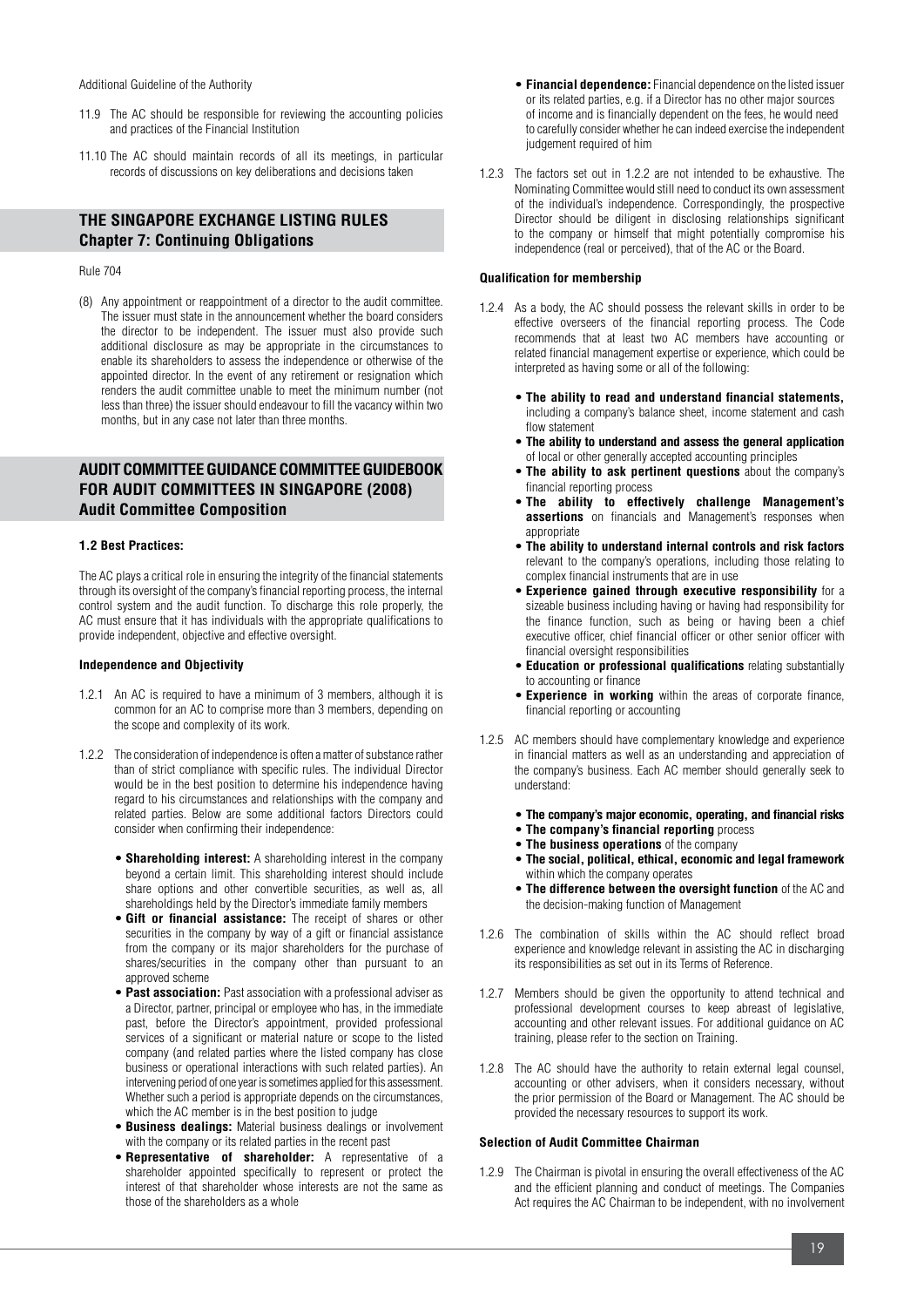in any executive functions in the company or its related companies. Although there are no restrictions, in practice, a Non-Executive Chairman of the Board would not normally assume the role of AC Chairman

- . 1.2.10 The Chairman should have significant financial management related experience, and should be sufficiently knowledgeable about the entity's business and its financial reporting and auditing requirements.
- 1.2.11 The tenure of appointment of the Chairman's office should be determined by the Board.

#### **Terms of Reference**

- 1.2.12 For the AC to function effectively, the AC should define the scope of its oversight responsibilities and how these are to be discharged. The Terms of Reference for the AC should address the following:
	- **Roles and responsibilities** of the Committee, Chairman and the Committee Secretary
	- • **Authority for the AC to seek independent professional advice,** at the company's expense
	- **Provision of direct access** to anyone in the organisation to conduct any investigation to fulfil AC responsibilities
	- **Non-Executive role of the AC** which does not include making business or commercial decisions on behalf of Management (these rest with the Board of Directors)
- • **Role of the AC to arbitrate** between Management, external auditors and internal auditors
- • **Responsibility in fraud prevention and detection**
- 1.2.13 **Appendix A2** provides a sample of an AC Terms of Reference.
- 1.2.14 Where the documented Terms of Reference of an AC does not contain terms that the Board expects the AC to oversee, e.g. in relation to risk management, the AC should agree on a revised mandate with the Board.

#### **Tenure of the AC**

- 1.2.15 The Nominating Committee or the Board should carefully consider the length of term each member should serve. Rotation of AC members refreshes and introduces new perspectives to AC processes. Rotation also creates opportunities for a greater number of Board members to gain better understanding of the functioning of the AC. However, given the complex nature of the role, this has to be balanced with the need to have members who possess the necessary accumulated knowledge to discharge their responsibilities effectively.
- 1.2.16 The Nominating Committee or the Board should consider how rotations can be staggered to ensure continuity of the AC's work and the orderly transfer of accumulated knowledge.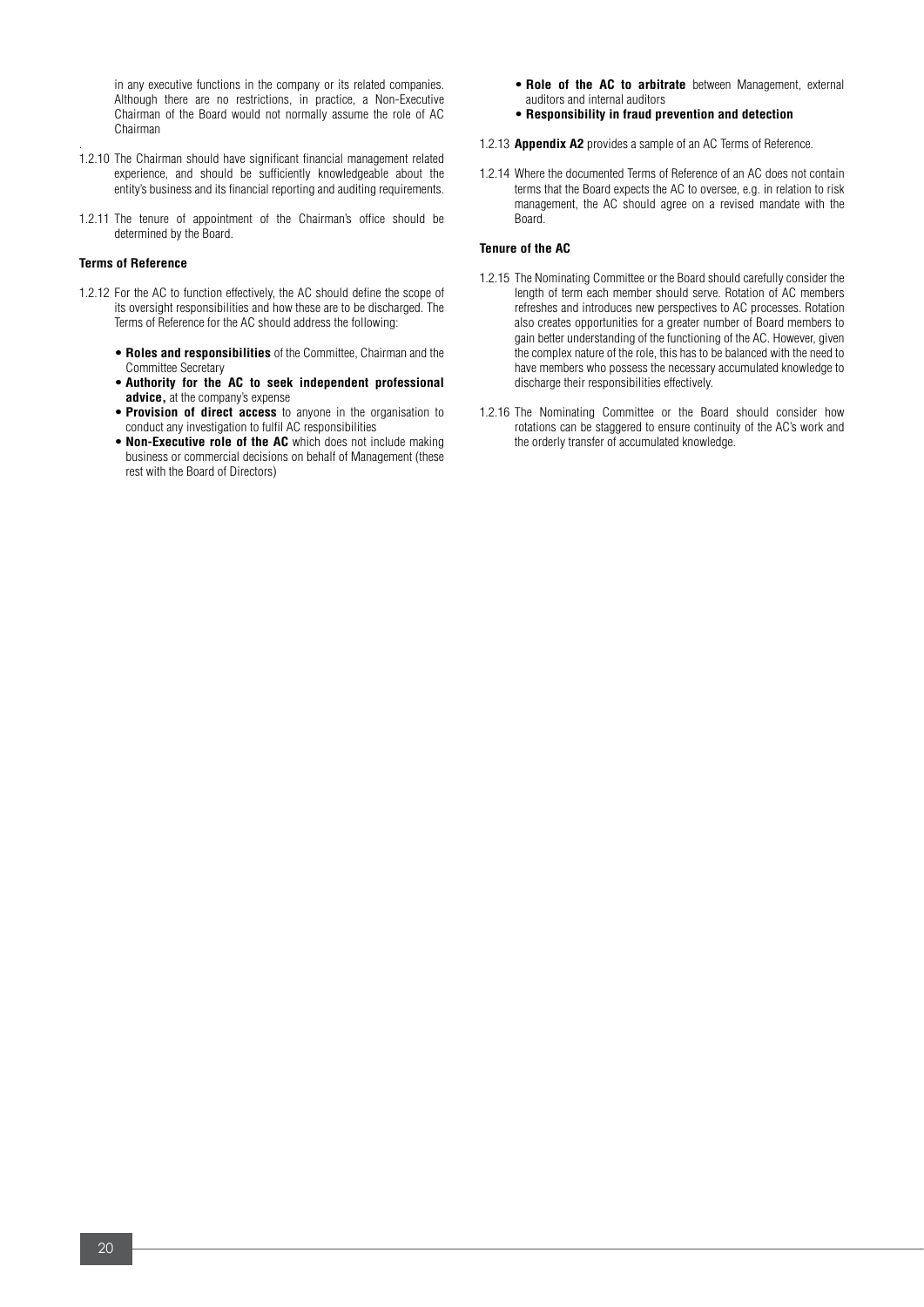### A study commissioned by the **INSTITUTE OF CERTIFIED PUBLIC ACCOUNTANTS OF SINGAPORE**

and

### conducted by the **DEPARTMENT OF ACCOUNTING, NUS BUSINESS SCHOOL**

| <b>Principal Investigators :</b> | Associate Professor Ho Yew Kee<br>Dr Vincent Chen |
|----------------------------------|---------------------------------------------------|
| <b>Research Managers</b>         | Ms K K Lalanika Vasanthi                          |

### **About the NUS Business School**

For over 40 years, the NUS Business School has offered a rigorous, relevant and rewarding business education to outstanding men and women from across the world. The School remains distinctive among the world's leading business schools by offering the best of global knowledge with deep Asian insights, preparing students to lead Asian businesses to the forefront of the world economy and to help global businesses succeed in Asia.

Today, the School continues its tradition of attracting a diversity of smart and talented students to its broad portfolio of academic programs, including BBA, MBA, Executive MBA, MSc and PhD programs. It also offers a wide range of customised and open enrolment programs in its Executive Education courses. Admission to the NUS Business School is remarkably competitive, and we are proud of the exceptionally high quality of our students.

The NUS Business School has consistently been given top rankings in the Asia-Pacific region by independent publications and agencies such as The Financial Times, Economist Intelligence Unit, and QS Top MBA, in recognition of the quality of its programmes, faculty's research and graduates. In its 2009 rankings, the University of Texas at Dallas ranked our faculty's research No. 2 in Asia and 52nd in the world on the basis of research output. The Financial Times ranked the NUS Business School's MBA programme 23rd in the world, the highest ranking ever achieved by any business school in Singapore. It ranked the NUS Executive MBA 27th in the world as the only Singapore EMBA programme ranked. With this, the NUS Business School now has both the highest ranked Singapore MBA and Executive MBA programmes to date. The QS Global 200 Business Schools 2009: The Employers' Choice Survey rated NUS Business School graduates third in the Asia Pacific. The School is accredited by AACSB International (Association to Advance Collegiate Schools of Business) and EQUIS (European Quality Improvement System), endorsements that the School has met the highest standards for business education.